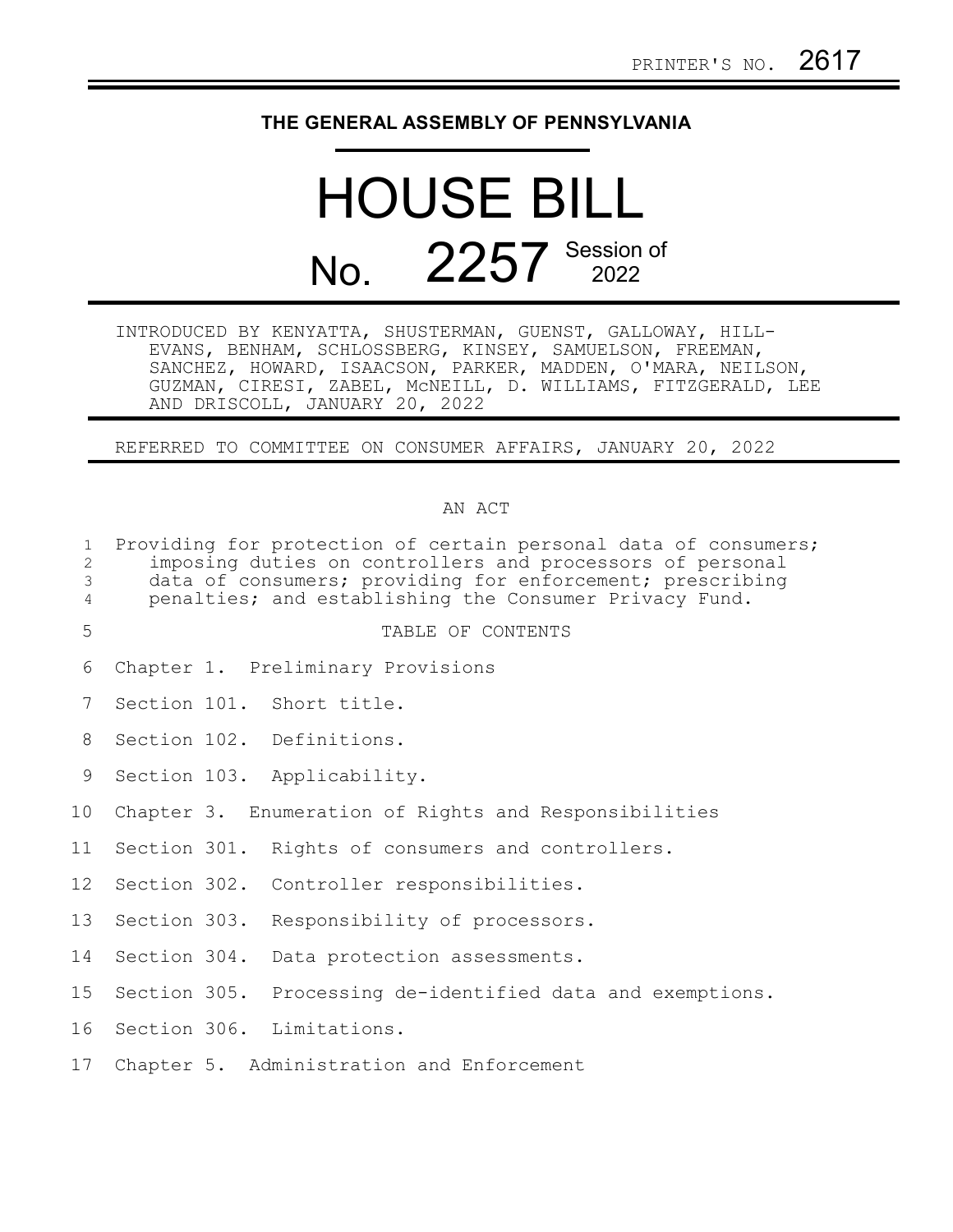Section 501. Powers and duties of Attorney General. Section 502. Enforcement procedure. 3 Section 503. Consumer Privacy Fund. Chapter 7. Miscellaneous Provisions Section 701. (Reserved). Section 702. Effective date. The General Assembly of the Commonwealth of Pennsylvania hereby enacts as follows: CHAPTER 1 PRELIMINARY PROVISIONS Section 101. Short title. This act shall be known and may be cited as the Consumer Data Protection Act. Section 102. Definitions. The following words and phrases when used in this act shall have the meanings given to them in this section unless the context clearly indicates otherwise: "Affiliate," "affiliate of" or "person affiliated with." A person that directly or indirectly, through one or more intermediaries, controls, is controlled by or is under common control with a specified person. For the purposes of this definition, "control" or "controlled" means: (1) ownership of, or the power to vote, more than 50% of the outstanding shares of any class of voting security of a company; (2) control in any manner over the election of a majority of the directors or of individuals exercising similar functions; or (3) the power to exercise controlling influence over the management of a company. 1 2 4 5 6 7 8 9 10 11 12 13 14 15 16 17 18 19 20 21 22 23 24 25 26 27 28 29 30

20220HB2257PN2617 - 2 -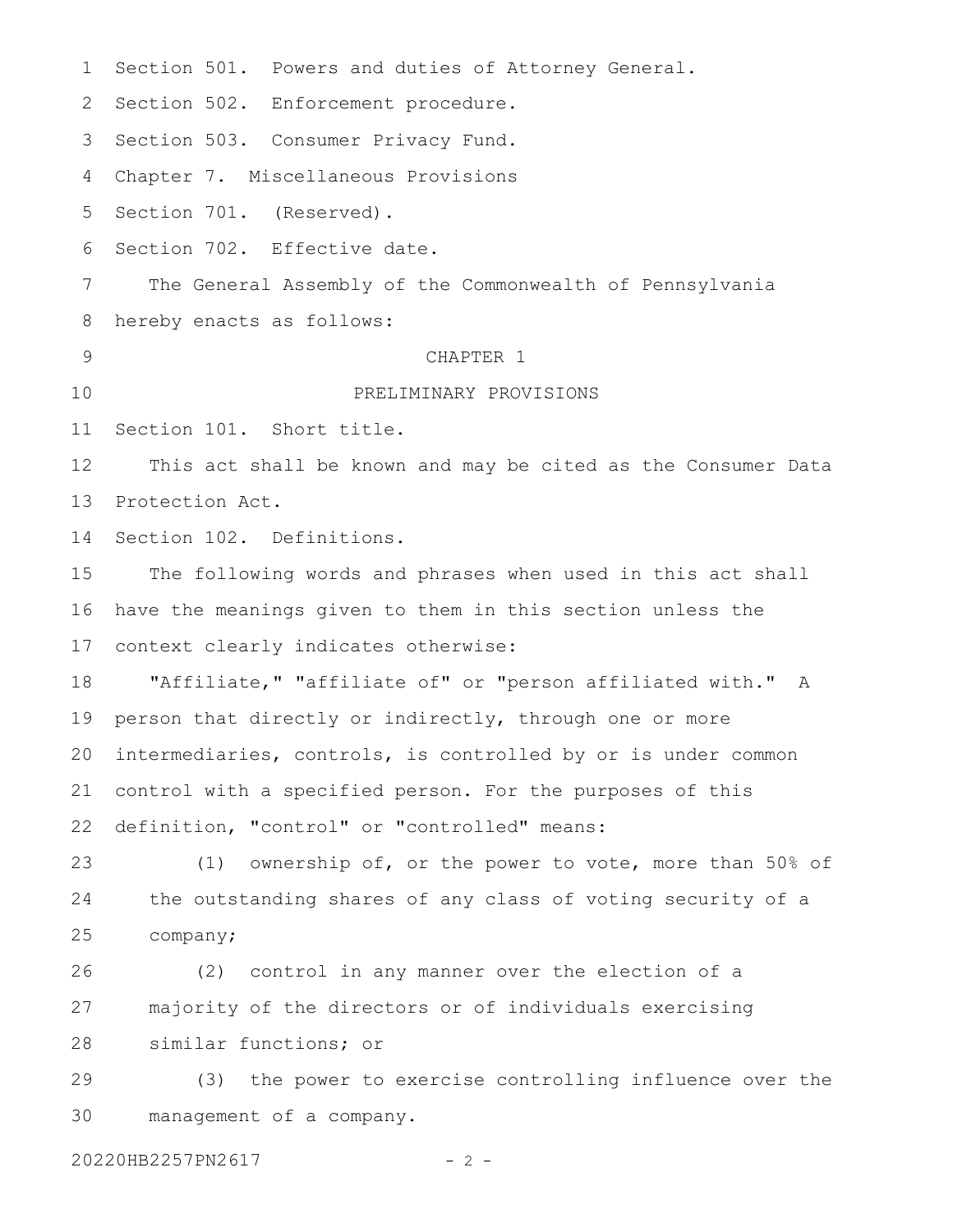"Authenticate." Verifying through reasonable means that a consumer, entitled to exercise the consumer rights under this act, is the same consumer exercising the consumer rights with respect to the personal data at issue. 1 2 3 4

"Automated means." A computer program or an electronic or other automated means used independently to initiate an action or respond to electronic records or performances, in whole or in part, without review or action by an individual. 5 6 7 8

"Biometric data." Data generated by automatic measurements of an individual's biological characteristics, such as a fingerprint, voiceprint, eye retinas, irises or other unique biological patterns or characteristics that are used to identify a specific individual. The term does not include a physical or digital photograph, a video or audio recording or data generated therefrom or information collected, used or stored for health care treatment, payment or operations under HIPAA. 9 10 11 12 13 14 15 16

"Breach of the security of the system" or "breach." The unauthorized access and acquisition of unencrypted data, or encrypted data with the confidential process or key required to decrypt the data, that is likely to compromise the security or confidentiality of personal information maintained by the entity as part of a database of personal information regarding multiple individuals that causes or the entity reasonably believes has caused or will cause loss or injury to any resident of this Commonwealth. Good faith acquisition of personal information by an employee or agent of the entity for the purposes of the entity is not a breach of the security of the system if the personal information is not used for a purpose other than the lawful purpose of the entity and is not subject to further authorized disclosure. 17 18 19 20 21 22 23 24 25 26 27 28 29 30

20220HB2257PN2617 - 3 -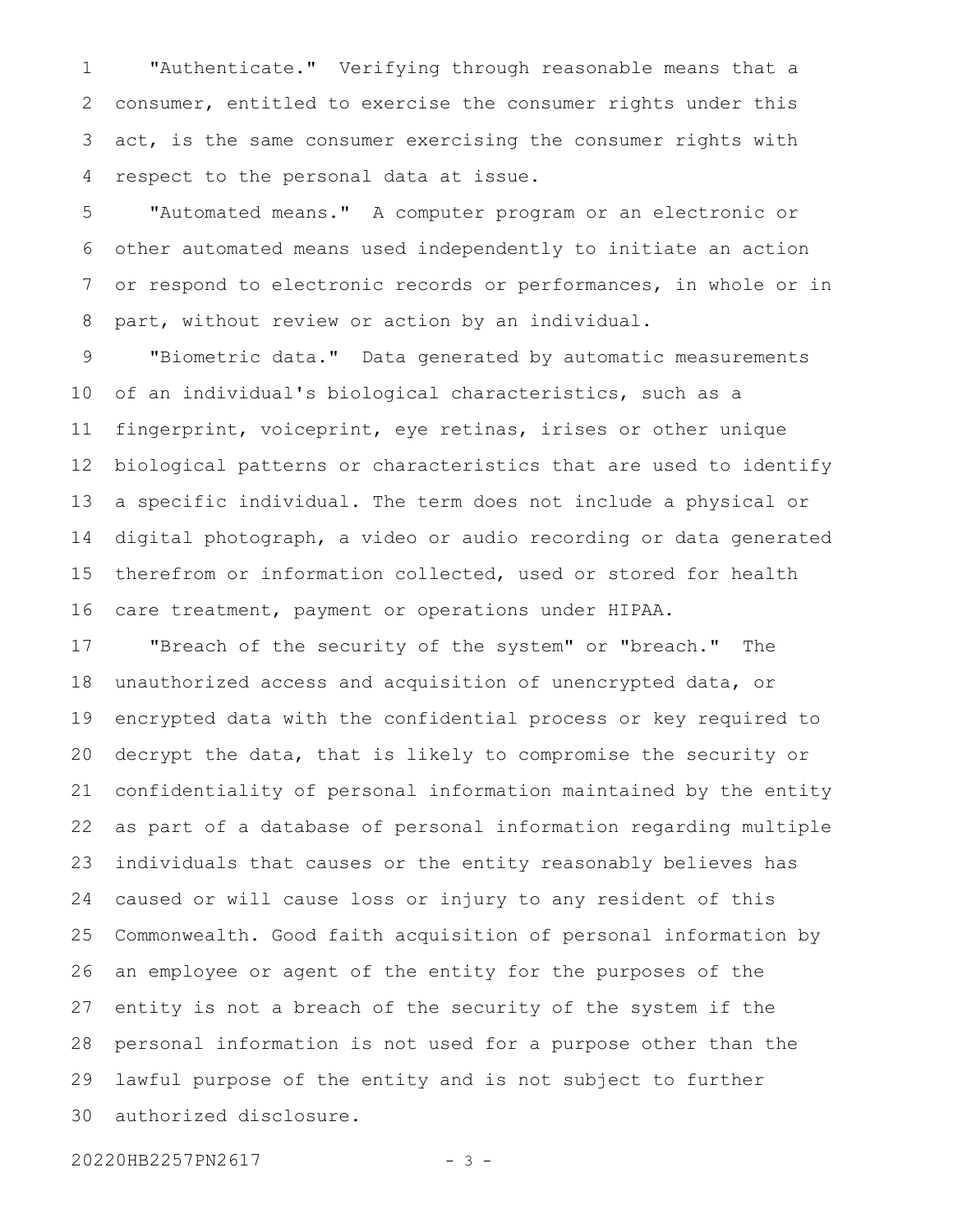1

#### "Business associate."

(1) Except as provided in paragraph (4), business associate means, with respect to a covered entity, a person who: 2 3 4

(i) on behalf of such covered entity or of an organized health care arrangement in which the covered entity participates, but other than in the capacity of a member of the workforce of the covered entity or arrangement, creates, receives, maintains or transmits protected health information for a function or activity regulated by this chapter, including claims processing or administration, data analysis, processing or administration, utilization review, quality assurance, patient safety activities as defined in 42 CFR 3.20 (relating to definitions), billing, benefit management, practice management and repricing; or 5 6 7 8 9 10 11 12 13 14 15 16

(ii) provides, other than in the capacity of a member of the workforce of the covered entity, legal, actuarial, accounting, consulting, data aggregation, management, administrative, accreditation, or financial services to or for such covered entity, or to or for an organized health care arrangement in which the covered entity participates, where the provision of the service involves the disclosure of protected health information from such covered entity or arrangement, or from another business associate of such covered entity or arrangement, to the person. 17 18 19 20 21 22 23 24 25 26 27

(2) A covered entity may be a business associate of another covered entity. 28 29

(3) A person who is or does any of the following: 20220HB2257PN2617 - 4 -30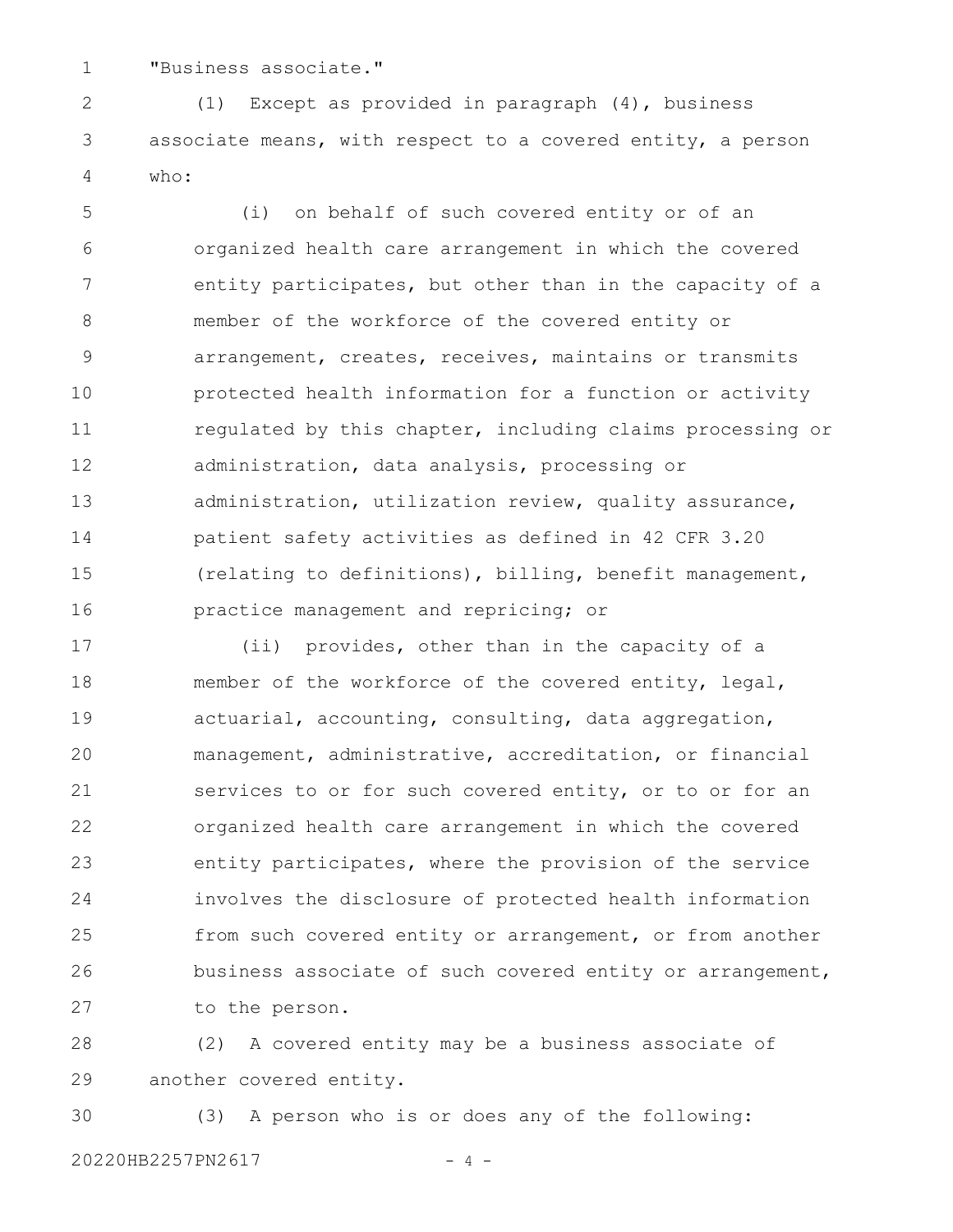(i) A Health Information Organization, E-prescribing Gateway or other person that provides data transmission services with respect to protected health information to a covered entity and that requires access on a routine basis to such protected health information. 1 2 3 4 5

(ii) Offers a personal health record to one or more individuals on behalf of a covered entity. 6 7

(iii) A subcontractor that creates, receives, maintains or transmits protected health information on behalf of the business associate. 8 9 10

11

12

13

14

(i) A health care provider, with respect to disclosures by a covered entity to the health care

(4) The term does not include:

(ii) A plan sponsor, with respect to disclosures by a group health plan (or by a health insurance issuer or HMO with respect to a group health plan) to the plan sponsor. 15 16 17 18

provider concerning the treatment of the individual.

(iii) A government agency, with respect to determining eligibility for, or enrollment in, a government health plan that provides public benefits and is administered by another government agency, or collecting protected health information for such purposes, to the extent the activities are authorized by law. 19 20 21 22 23 24 25

(iv) A covered entity participating in an organized health care arrangement that performs a function or activity as described by paragraph (1)(i) for or on behalf of such organized health care arrangement, or that provides a service as described in paragraph (1)(ii) to 26 27 28 29 30

20220HB2257PN2617 - 5 -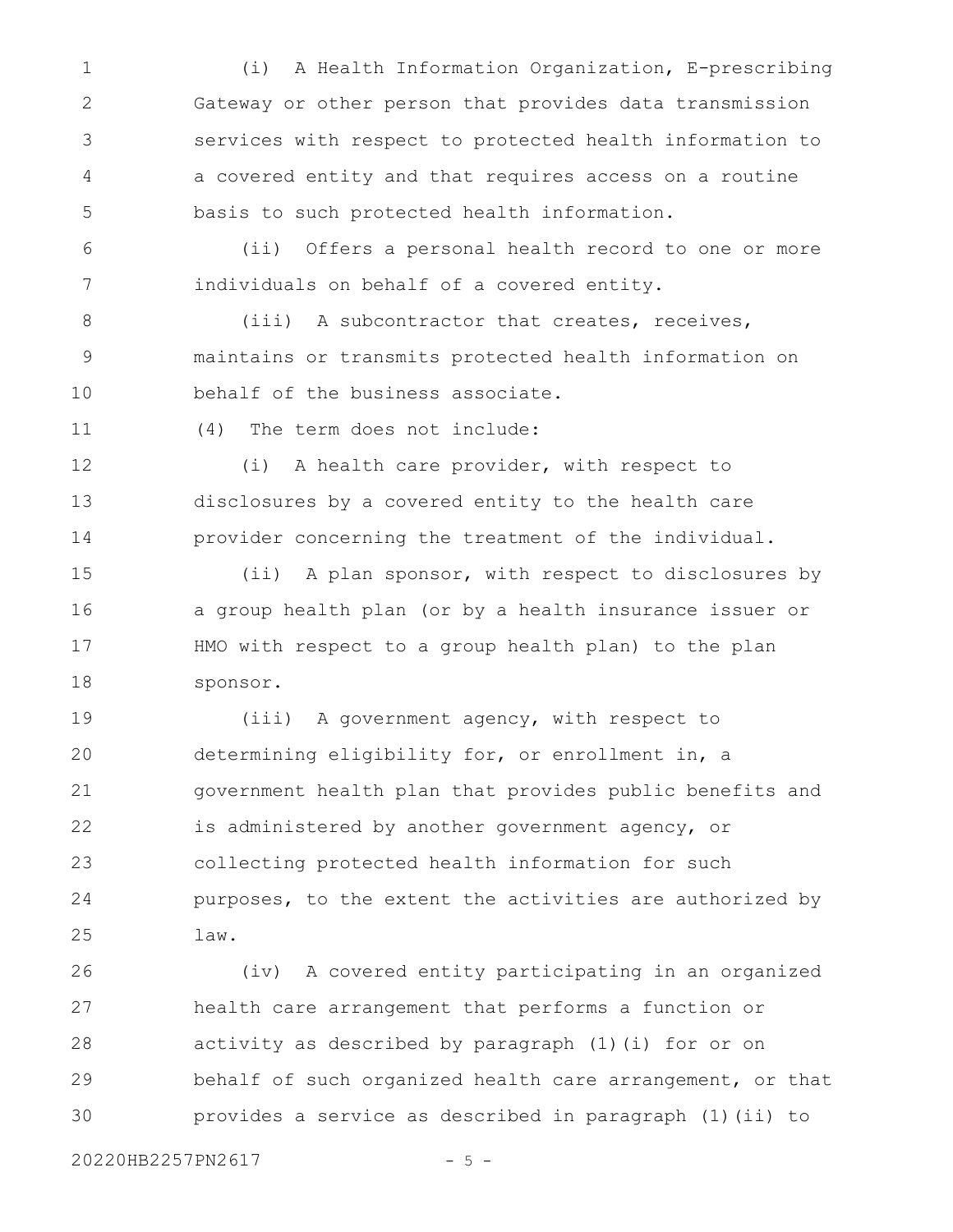or for the organized health care arrangement by virtue of the activities or services. 1 2

"Child." An individual who is younger than 13 years of age. "Consent." A clear affirmative act signifying a consumer's freely given, specific, informed and unambiguous agreement to process personal data relating to the consumer. The act may include a written statement, including a statement written by electronic means, or any other unambiguous affirmative action. "Consumer." A natural person who is a resident of this Commonwealth acting only in a personal or household context. The term does not include a natural person who acts in a commercial or employment context. 3 4 5 6 7 8 9 10 11 12

"Controller." An entity that, alone or jointly with others, collects, uses, processes or stores personal information or directs others to collect, use, process or store personal information on its behalf. 13 14 15 16

"Covered entity." A covered entity means: 17

(1) A health plan. 18

19

(2) A health care clearinghouse.

(3) A health care provider that transmits health information in electronic form in connection with a transaction covered by this chapter. 20 21 22

"Data protection assessment." A process to identify and minimize the data protection risks of a project by: 23 24

(1) Describing the nature, scope, context and purpose of processing. 25 26

(2) Assessing necessity, proportionality and compliance measures. 27 28

(3) Identifying and assessing risk to individuals. (4) Identifying additional measures to mitigate those 29 30

20220HB2257PN2617 - 6 -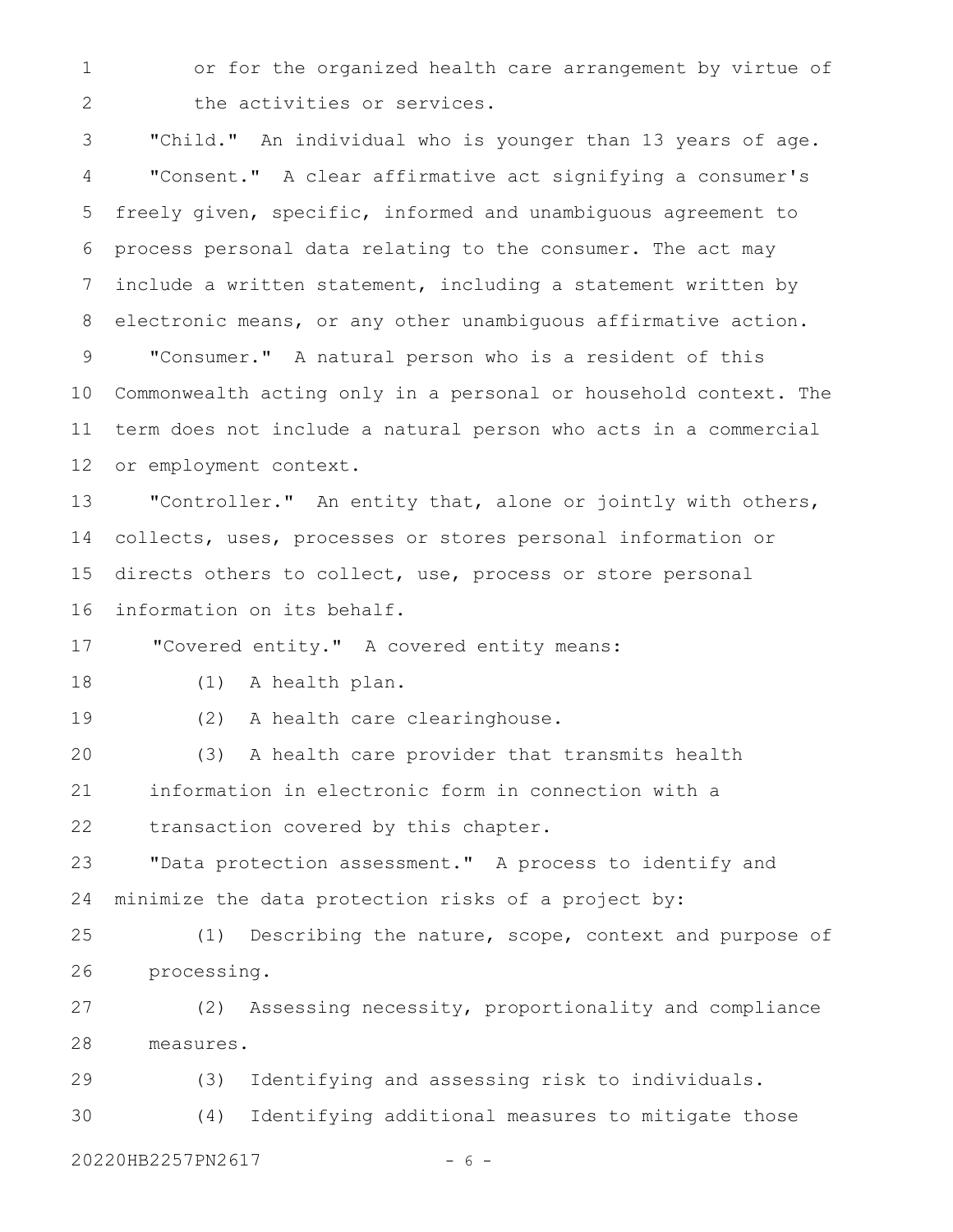risks. 1

"Decision of the controller." A decision made by a controller to provide or deny a consumer's request for financial or lending services, housing, insurance, education enrollment, criminal justice, an employment opportunity, health care services or access to a basic necessity, such as food and water. 2 3 4 5 6 7

"De-identified data." Data that cannot reasonably be linked to an identified or identifiable individual or data on a device linked to the individual. 8 9 10

"Entity." An individual or business conducting business or other activities involving residents of this Commonwealth whether or not physically located in this Commonwealth or a Commonwealth agency or political subdivision of the Commonwealth. 11 12 13 14 15

"Financial institution." Any regulated financial institution insured by the Federal Deposit Insurance Corporation or its successor or an affiliate of the financial institution. 16 17 18

"Fund." The Consumer Privacy Fund established under section 503. 19 20

"Health care practitioner." An individual who is authorized to practice some component of the healing arts by a license, permit, certificate or registration issued by a Commonwealth licensing agency or board. 21 22 23 24

"Health care provider" or "provider." An individual, trust or estate, partnership, corporation (including associations, joint stock companies and insurance companies) or the Commonwealth or a political subdivision or instrumentality, including a municipal corporation or authority, thereof that operates a health care facility. 25 26 27 28 29 30

20220HB2257PN2617 - 7 -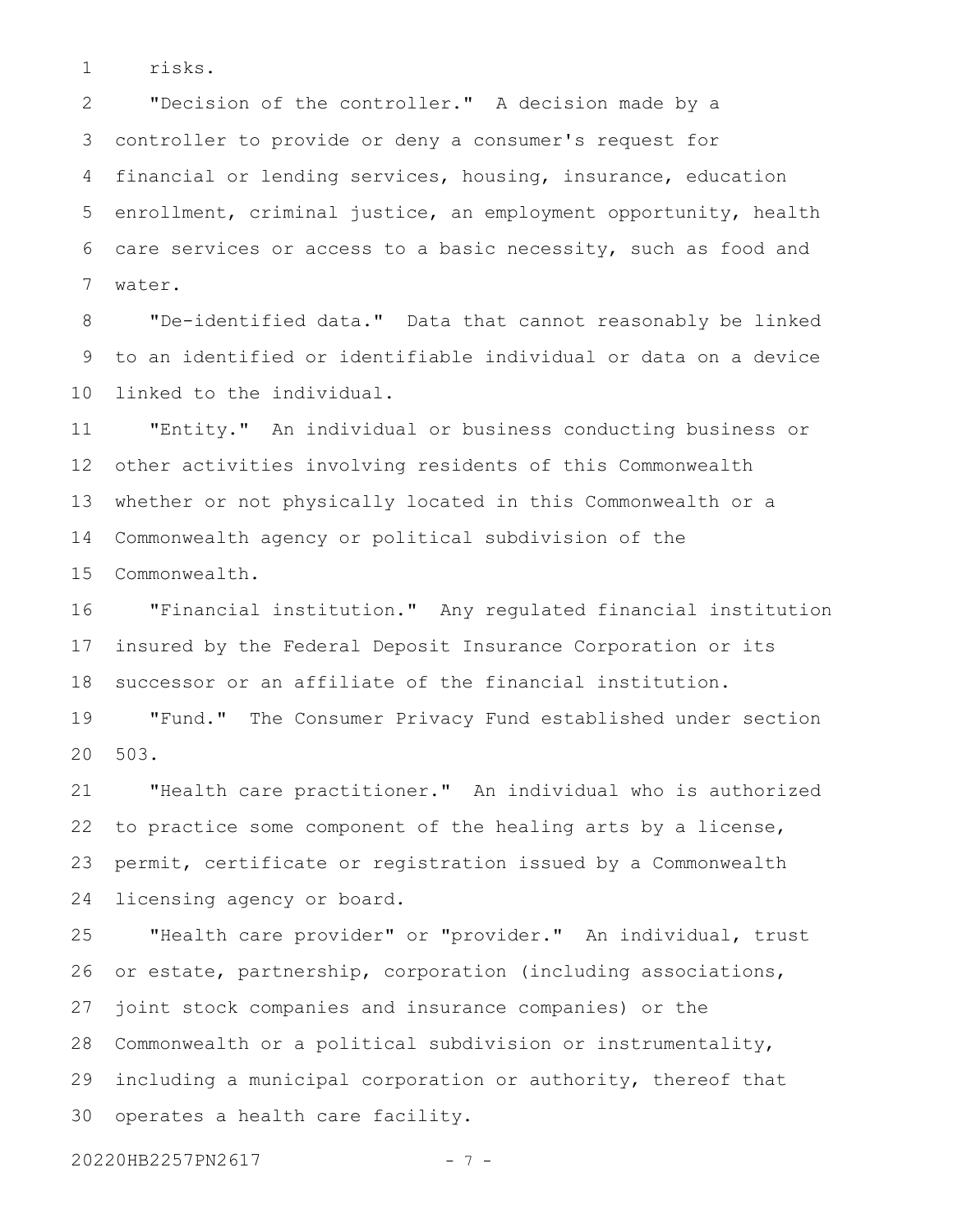"Health record." A written, printed or electronically recorded material maintained by a health care entity in the course of providing health services to an individual concerning the individual and the services provided. The term includes the substance of a communication made by an individual to a health care entity in confidence during or in connection with the provision of health services or information otherwise acquired by the health care entity about an individual in confidence and in connection with the provision of health services to the individual. "HIPAA." The Health Insurance Portability and Accountability Act of 1996 (Public Law 104-191, 110 Stat. 1936). "Identifiable private information." Any of the following: (1) An individual's first name or first initial and last name in combination with and linked to one or more of the following data elements when the elements are not encrypted 1 2 3 4 5 6 7 8 9 10 11 12 13 14 15 16

or redacted: 17

(i) Social Security number; (ii) driver's license number; (iii) State identification card number issued in lieu of a driver's license; (iv) passport number; (v) taxpayer identification number; (vi) medical information; (vii) health insurance information; (viii) biometric data; or (ix) a financial account number or a credit or debit card number in combination with other information that allows a financial, credit or debit account to be used or accessed. 18 19 20 21 22 23 24 25 26 27 28 29 30

20220HB2257PN2617 - 8 -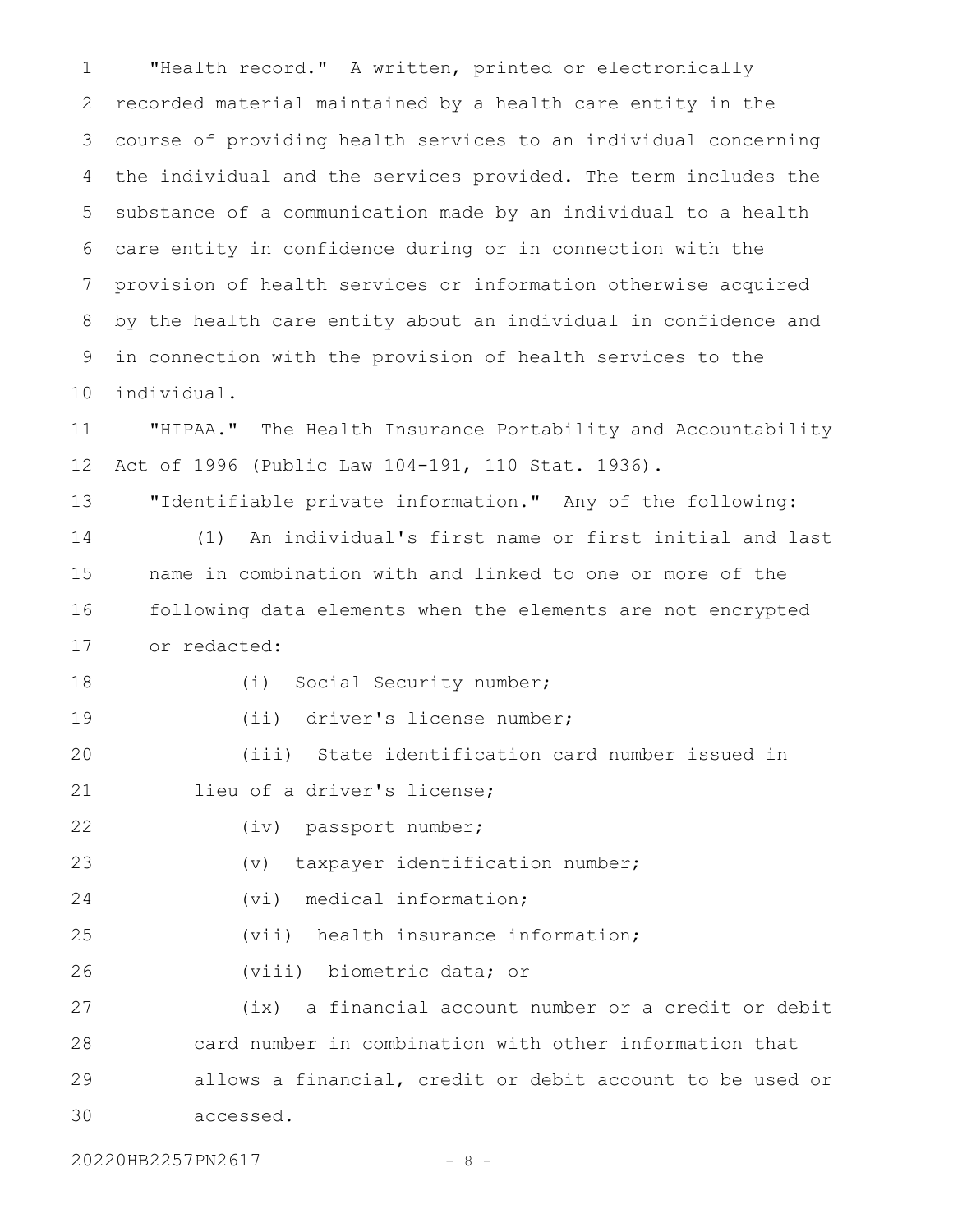(2) A data element enumerated in paragraph (1) if the information would reasonably permit the fraudulent assumption of the identity of an individual. 1 2 3

(3) An individual's username or e-mail address in combination with a password or security question and answer, biometric information or other information that would permit access to an online account. 4 5 6 7

(4) The term does not include information that an individual has made public himself or herself, information that the individual has consented in writing to be made public or information that was lawfully made public under Federal or State law or court order. 8 9 10 11 12

"Identified or identifiable natural person." An individual who can be readily identified, directly or indirectly. 13 14

"Institution of higher education." The term includes the following: 15 16

(1) A community college operating under Article XIX-A of the act of March 10, 1949 (P.L.30, No.14), known as the Public School Code of 1949. 17 18 19

(2) A university within the State System of Higher Education. 20 21

(3) The Pennsylvania State University. 22

(4) The University of Pittsburgh. 23

(5) Temple University. 24

(6) Lincoln University. 25

(7) Another institution that is designated as "Staterelated" by the Commonwealth. 26 27

(8) An accredited private or independent college or university. 28 29

(9) A private licensed school as defined in the act of 20220HB2257PN2617 - 9 -30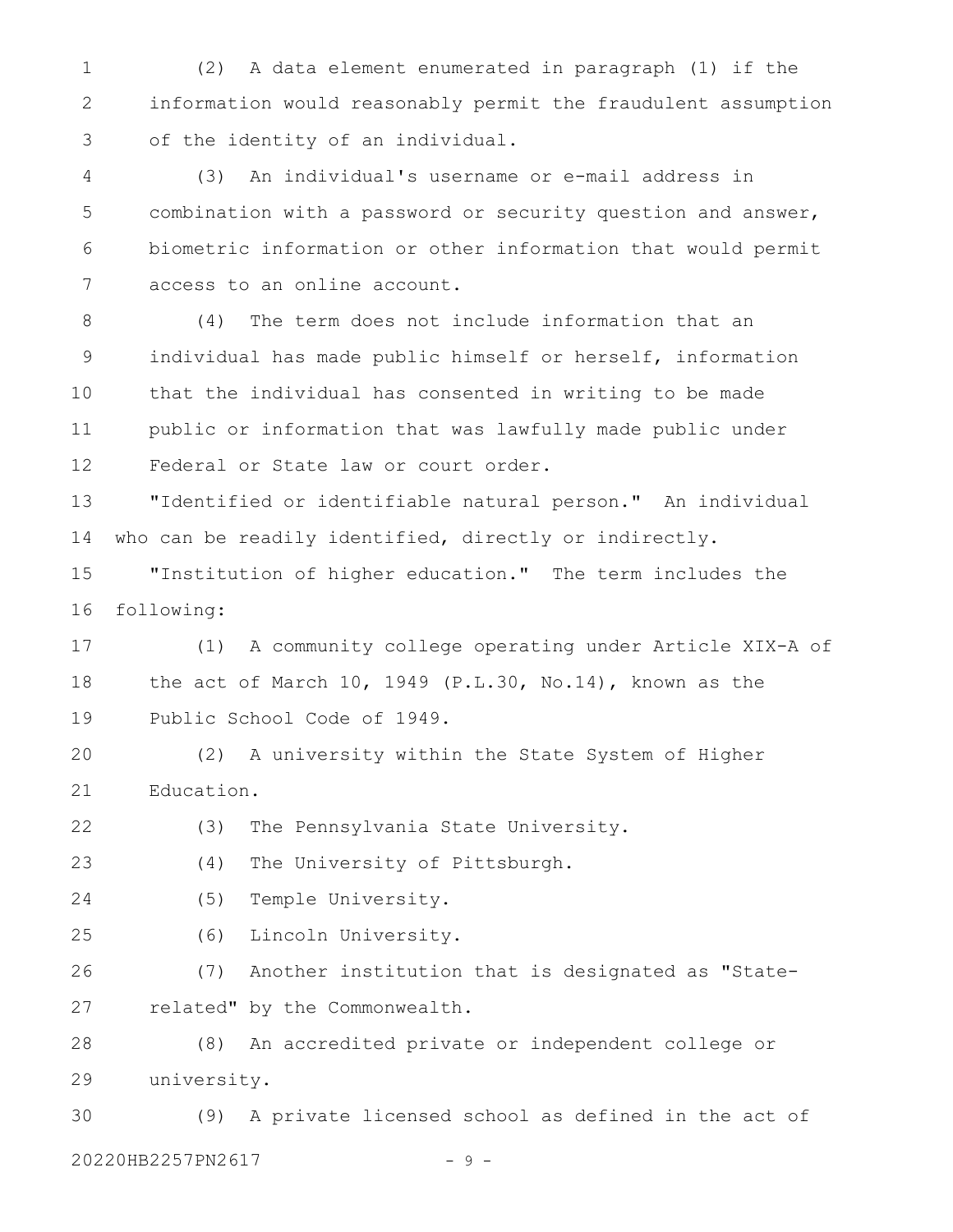December 15, 1986 (P.L.1585, No.174), known as the Private Licensed Schools Act. 1 2

"International Council for Harmonisation of Technical Requirements for Pharmaceuticals for Human Use" or "(ICH)." An initiative that brings together regulatory authorities and the pharmaceutical industry to discuss scientific and technical aspects of pharmaceutical product development and registration. "Minor." An individual who is under 18 years of age. "Nonprofit organization." An organization exempt from taxation under section  $501(c)(3)$ , (6) or (12) of the Internal Revenue Code of 1986 (Public Law 99-514, 26 U.S.C. § 501(c)(3), (6) or (12)). 3 4 5 6 7 8 9 10 11 12

"Person." An individual. 13

"Personal data" or "consumer personal data." Information that is linked or reasonably linkable to an identified or identifiable natural person. The term does not include deidentified data or publicly available information. 14 15 16 17

"Precise geolocation data." Information derived from technology, including global positioning system level latitude and longitude coordinates or other mechanisms, that directly identifies the specific location of an individual with precision and accuracy within a radius of 1,750 feet. The term does not include the content of communications or data generated by or connected to advanced utility metering infrastructure systems or equipment for use by a public utility. 18 19 20 21 22 23 24 25

"Process" or "processing." An operation or set of operations performed, whether by manual or automated means, on personal data or on sets of personal data, such as the collection, use, storage, disclosure, analysis, deletion or modification of personal data. 26 27 28 29 30

20220HB2257PN2617 - 10 -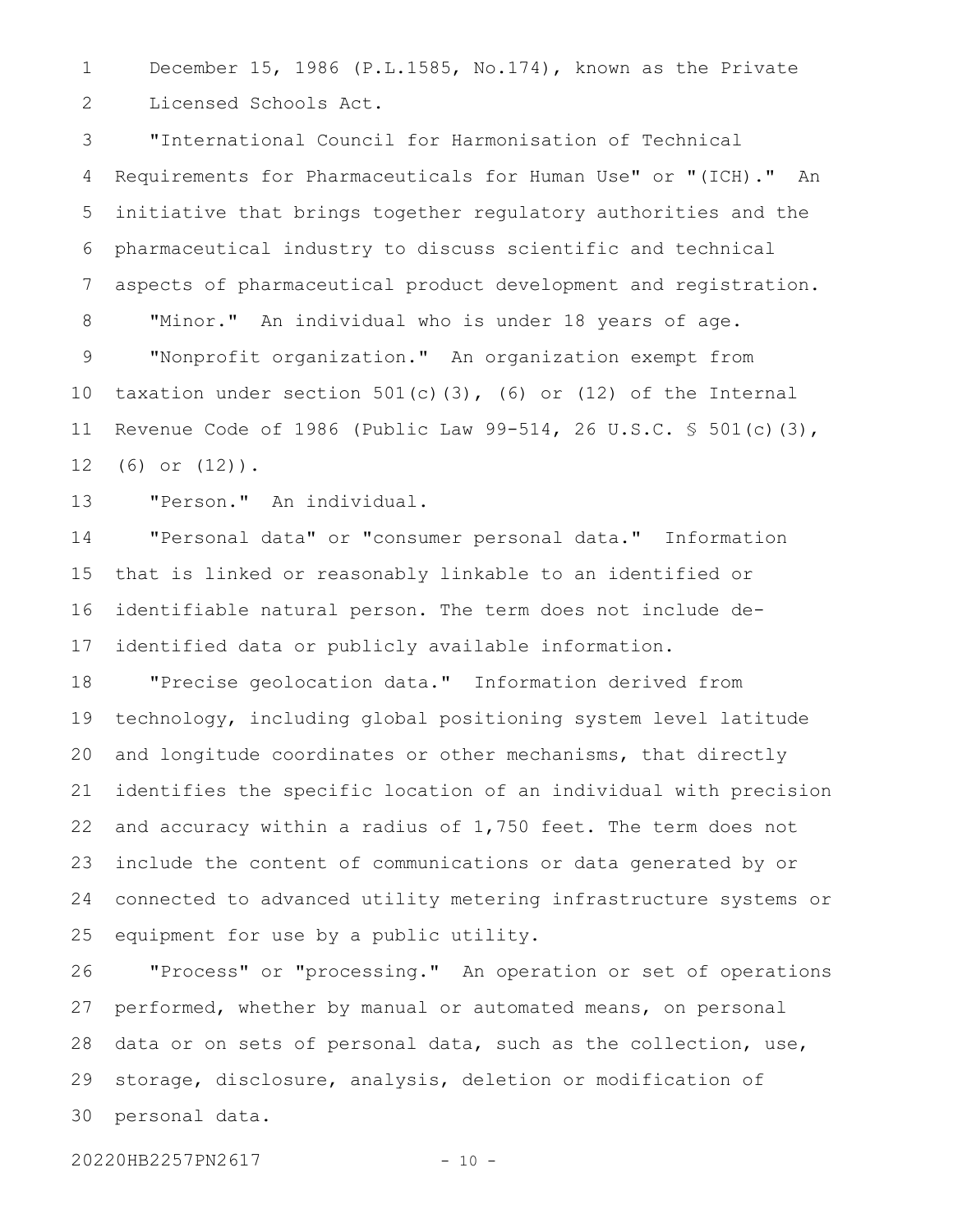"Processor." A person that processes personal data on behalf of a controller. 1 2

"Profiling." A form of automated processing performed on personal data to evaluate, analyze or predict personal aspects related to an identified or identifiable natural person's economic situation, health, personal preferences, interests, reliability, behavior, location or movements. 3 4 5 6 7

"Protected health information." As defined in 45 CFR 160.103 (relating to definitions). 8 9

"Pseudonymous data." Personal data that cannot be attributed to a specific natural person without the use of additional information, provided that the additional information is kept separately and is subject to appropriate technical and organizational measures to ensure that the personal data is not attributed to an identified or identifiable natural person. "Publicly available information." Information that: 10 11 12 13 14 15 16

(1) an individual has made public himself or herself; (2) an individual has consented in writing to be made public; 17 18 19

(3) was lawfully made public under Federal or State law or court order; or 20 21

(4) is from another publicly available source, including news reports, periodicals, public social media posts or other widely distributed media. 22 23 24

"Qualified service organization." An entity that provides services such as data processing, bill collecting, dosage preparation, laboratory analysis or legal, accounting, population health management, medical staffing or other professional services or services to prevent or treat child abuse or neglect, including training on nutrition and child care 20220HB2257PN2617 - 11 -25 26 27 28 29 30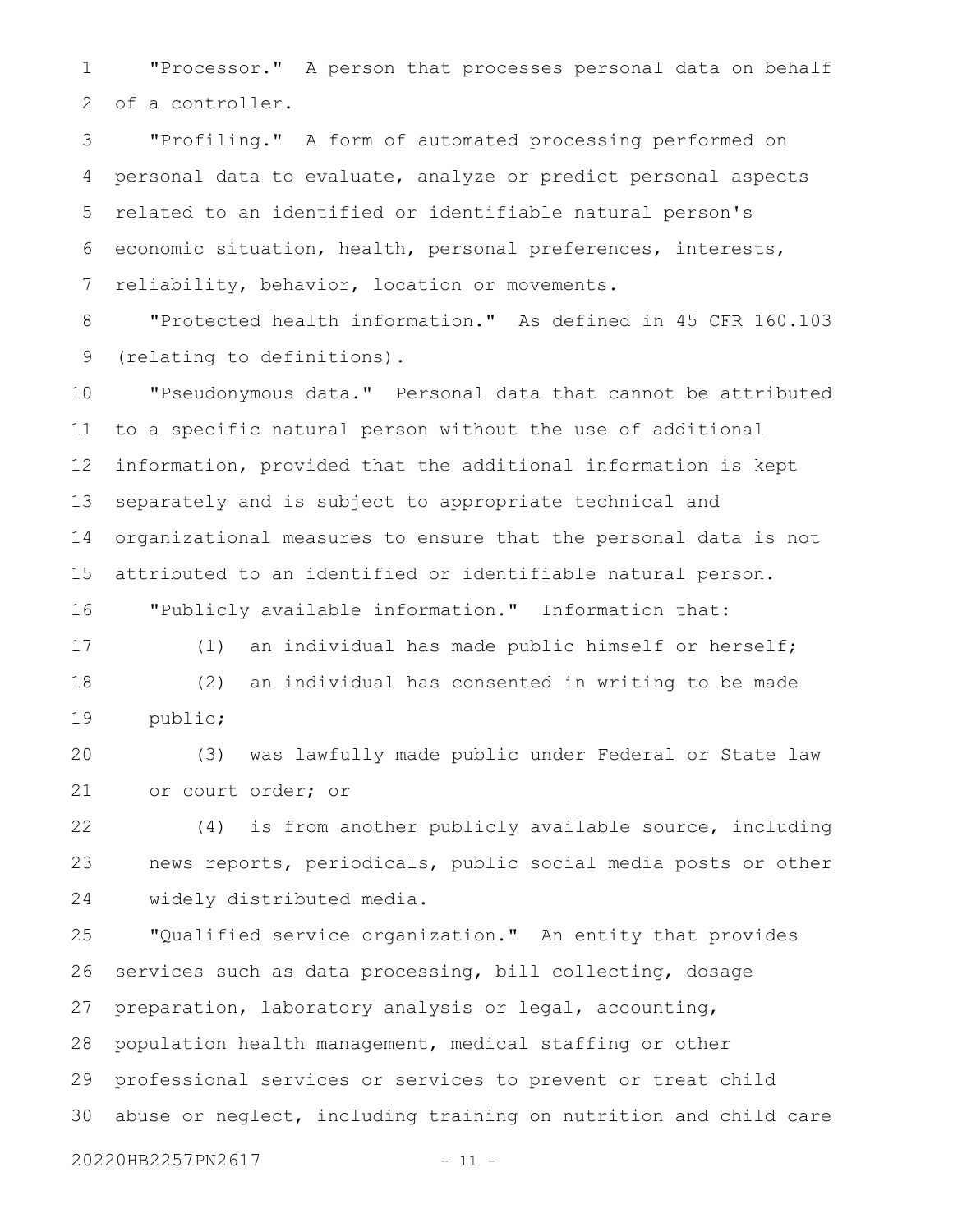and individual and group therapy. 1

"Sale of personal data." The exchange of personal data for monetary consideration by a controller to a third party. The term does not include any of the following: 2 3 4

(1) The disclosure of personal data to a processor that processes the personal data on behalf of a controller. 5 6

(2) The disclosure of personal data to a third party for purposes of providing a product or service requested by a consumer. 7 8 9

(3) The disclosure or transfer of personal data to an affiliate of a controller. 10 11

12

(4) The disclosure of information that a consumer:

(i) intentionally made available to the general public through publicly available sources, including news reports, periodicals, public social media posts or other widely distributed media; and 13 14 15 16

(ii) did not restrict disclosure to a specific audience. 17 18

(5) The disclosure or transfer of personal data to a third party as an asset that is part of a merger, acquisition, bankruptcy or other transaction in which the third party assumes control of all or part of the controller's assets. 19 20 21 22 23

"Sensitive data." A category of personal data that includes any of the following: 24 25

(1) personal data revealing racial or ethnic origin, religious beliefs, mental behavioral or physical health diagnosis, sexual orientation, gender or gender identity, citizenship or immigration status; 26 27 28 29

(2) the processing of genetic or biometric data for the 20220HB2257PN2617 - 12 -30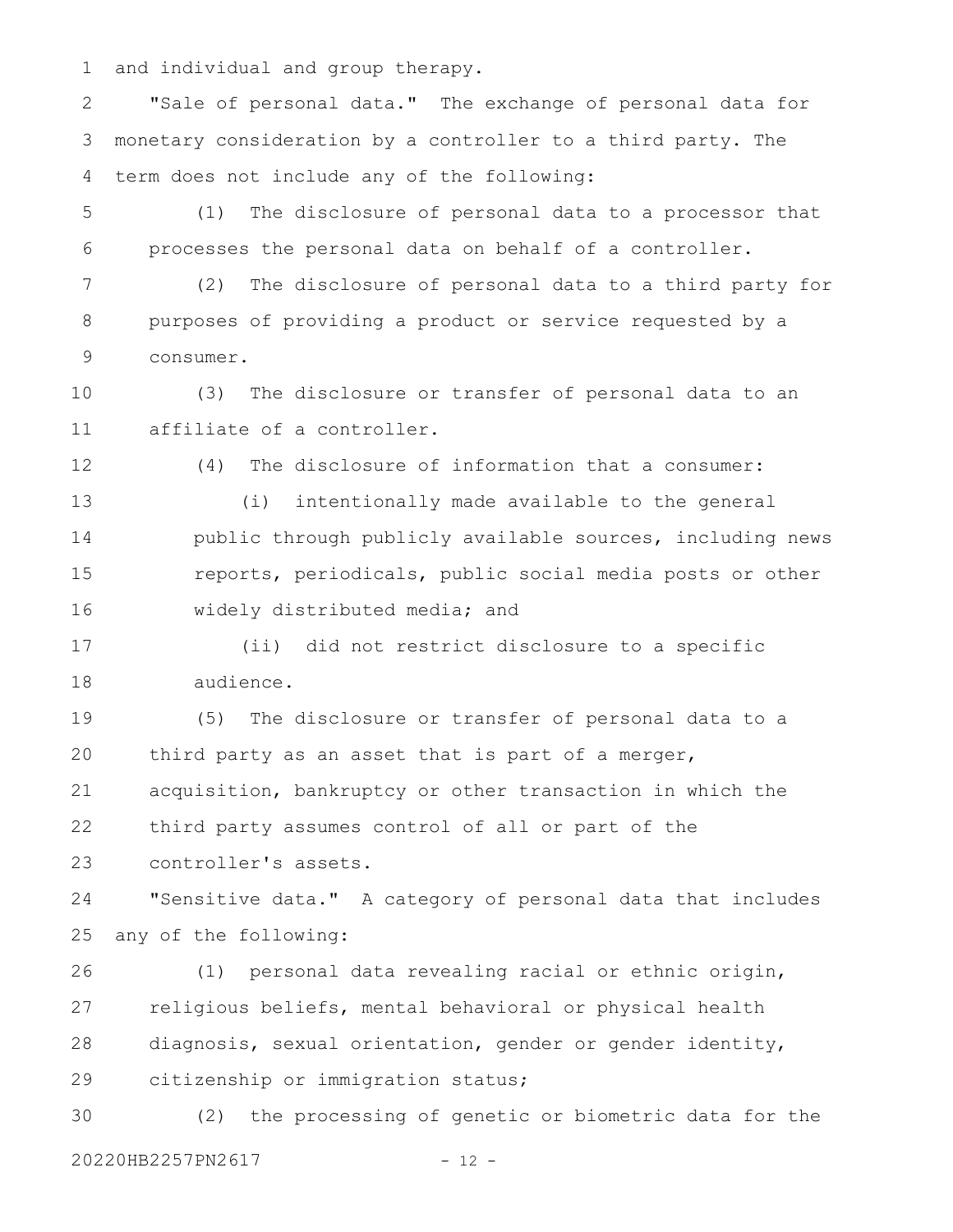purpose of uniquely identifying a natural person; 1

2

3

(3) the personal data collected from a minor; or

(4) precise geolocation data.

"Targeted advertising." Displaying advertisements to a consumer where the advertisement is selected based on personal data obtained from the consumer's online activities over time and across nonaffiliated websites or online applications to predict the consumer's preferences or interests. The term does not include any of the following: 4 5 6 7 8 9

(1) Advertisements based on activities within a controller's own websites or online applications. 10 11

(2) Advertisements based on the context of a consumer's current search query, visit to a website or online application. 12 13 14

(3) Advertisements directed to a consumer in response to the consumer's request for information or feedback. 15 16

(4) Processing personal data processed solely for measuring or reporting advertising performance, reach or frequency. 17 18 19

"Third party." A person, other than a consumer, controller or processor or an affiliate of a processor or controller. The term shall include an agency of the Federal Government, a Commonwealth agency or a local agency. 20 21 22 23

"Third party controller or processor." A person or entity acting on behalf of a controller or processor. 24 25

Section 103. Applicability. 26

(a) General rule.--This act applies to persons that conduct business in this Commonwealth or produce goods, products or services that are sold or offered for sale to residents of this 30 Commonwealth and that: 27 28 29

20220HB2257PN2617 - 13 -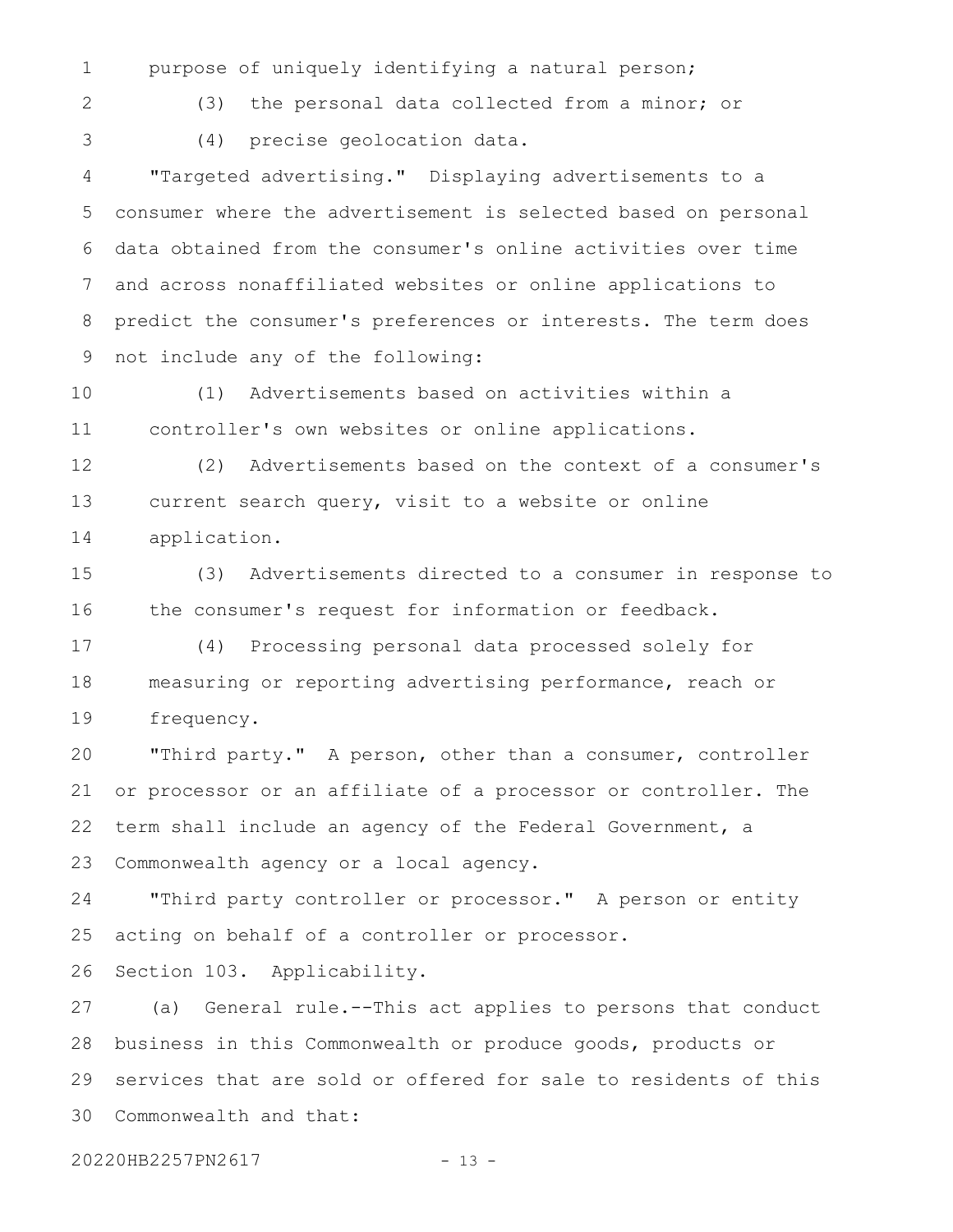(1) during a calendar year, control or process personal data of at least 100,000 consumers; or 1 2

(2) control or process personal data of at least 25,000 consumers and derive over 50% of gross revenue from the sale of personal data. 3 4 5

(b) Nonapplicability.--This act shall not apply to any of the following: 6 7

(1) The Commonwealth or a political subdivision of the Commonwealth or an agency, office, authority, board, bureau or commission of the Commonwealth or a political subdivision. 8 9 10

(2) A financial institution or data subject to Title V of the Gramm-Leach-Bliley Act (Public Law 106-102, 113 Stat. 1338). 11 12 13

(3) A covered entity or business associate of a covered entity governed by the privacy, security and breach notification rules issued by the Department of Health and Human Services under 45 CFR Pts. 160 (relating to general administrative requirements) and 164 (relating to security and privacy) established under HIPAA, and Title XIII of the American Recovery and Reinvestment Act of 2009 (Public Law 111-5, 123 Stat. 115). 14 15 16 17 18 19 20 21

22

23

(4) A nonprofit organization.

(5) An institution of higher education.

(c) Exempt information and data.--The following information and data is exempt from this act: 24 25

(1) Protected health information under HIPAA. 26

(2) Health records as defined by and for lawful purposes under State law. 27 28

(3) Patient identifying information for purposes of section 522 of the Public Health Service Act (58 Stat. 682, 29 30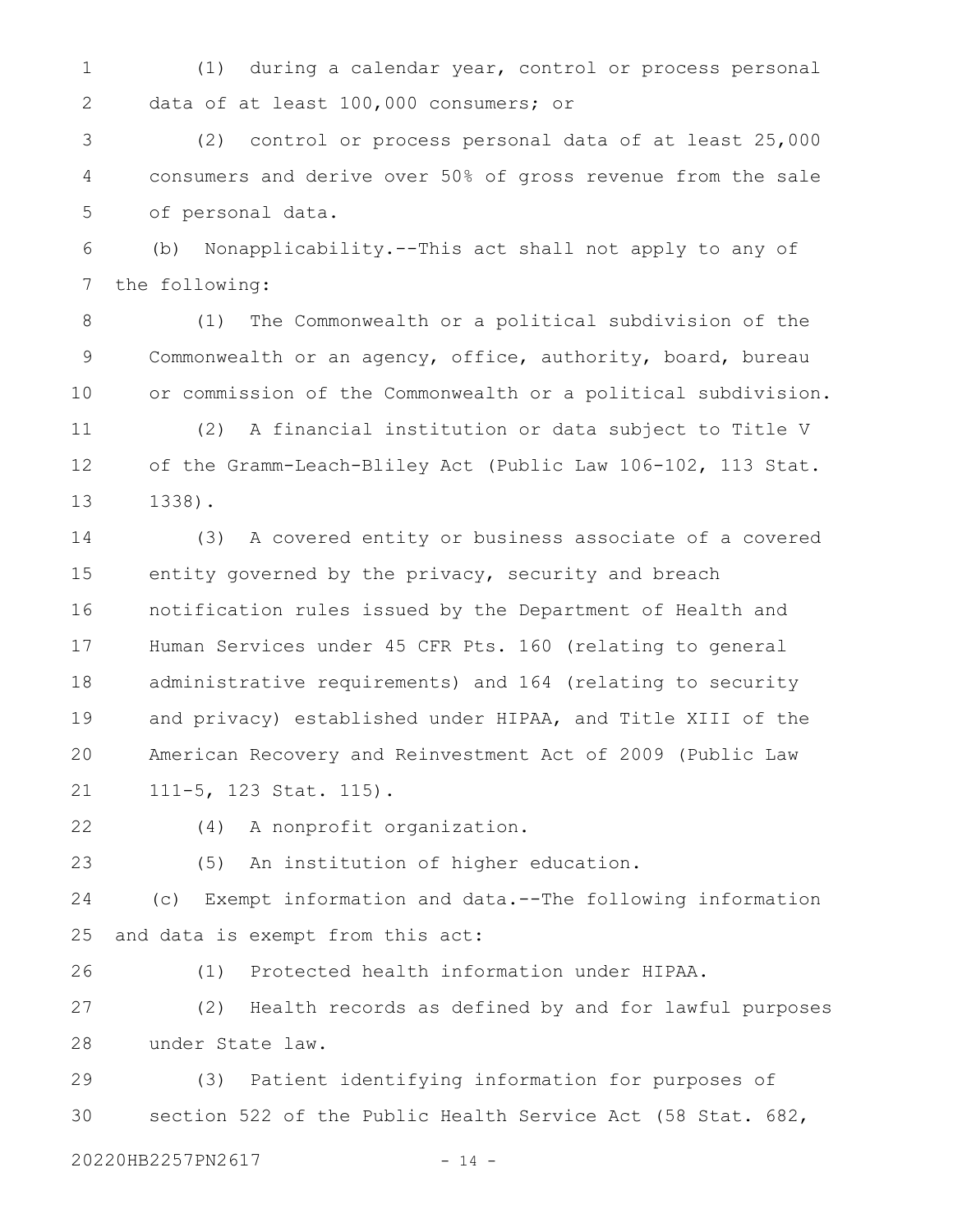42 U.S.C. § 290dd-2). 1

(4) Identifiable private information for purposes of the Federal policy for the protection of human subjects under 45 CFR Pt. 46 (relating to protection of human subjects), identifiable private information that is otherwise information collected as part of human subjects research pursuant to the good clinical practice guidelines issued by The International Council for Harmonisation of Technical Requirements for Pharmaceuticals for Human Use or the protection of human subjects under 21 CFR Pts. 50 (relating to protection of human subjects) and 56 (relating to institutional review boards) or personal data used or shared in research conducted in accordance with the requirements specified in this act or other research conducted in accordance with applicable law. 2 3 4 5 6 7 8 9 10 11 12 13 14 15

(5) Information and documents created for purposes of the Health Care Quality Improvement Act of 1986 (Public Law 99-660, 42 U.S.C. § 11101 et seq.). 16 17 18

(6) Patient safety work product for purposes of the Patient Safety and Quality Improvement Act of 2005 (Public Law 109-41, 42 U.S.C. § 299 et seq.). 19 20 21

(7) Information derived from any of the health carerelated information that is de-identified in accordance with the requirements for de-identification under HIPAA. 22 23 24

(8) Information originating from, and intermingled to be indistinguishable with, or information treated in the same manner as information exempt under this subsection that is maintained by a covered entity or business associate of a covered entity as defined by HIPAA or a program or a qualified service organization as defined by section 522 of 25 26 27 28 29 30

20220HB2257PN2617 - 15 -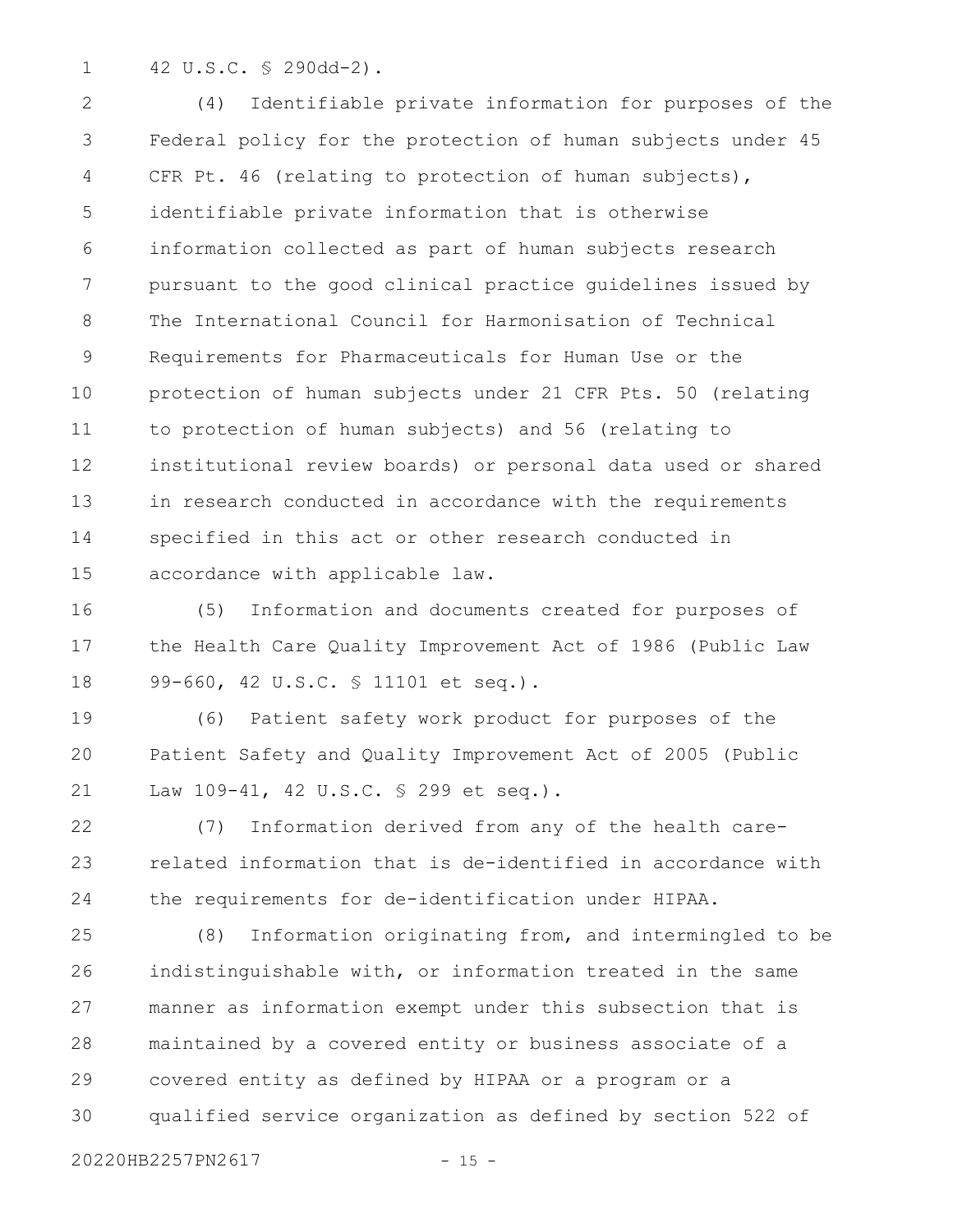the Public Health Services Act. 1

(9) Information used only for public health activities and purposes as authorized by HIPAA. 2 3

(10) The collection, maintenance, disclosure, sale, communication or use of personal information bearing on a consumer's credit worthiness, credit standing, credit capacity, character, general reputation, personal characteristics or mode of living by a consumer reporting agency, business or public utility that provides information for use in a consumer report, and by a user of a consumer report, but only to the extent that the activity is regulated by and authorized under the Fair Credit Reporting Act (Public Law 91-508, 15 U.S.C. § 1681 et seq.). 4 5 6 7 8 9 10 11 12 13

(11) Data collected, processed, sold or disclosed in compliance with 18 U.S.C. § 2721 (relating to prohibition on release and use of certain personal information from State motor vehicle records). 14 15 16 17

(12) Personal data regulated by the Family Educational Rights and Privacy Act of 1974 (Public Law 90-247, 20 U.S.C.  $$1232q$ . 18 19 20

(13) Personal data collected, processed, sold or disclosed in compliance with the Farm Credit Act of 1971 (Public Law 92-181, 12 U.S.C. § 2001 et seq.). 21 22 23

24

(14) Data processed or maintained:

(i) to the extent that data is collected and used in the course of employment with, or the performance of, a contract for a controller, processor or third party; 25 26 27

(ii) as the emergency contact information of an individual under this act used for emergency contact purposes; or 28 29 30

20220HB2257PN2617 - 16 -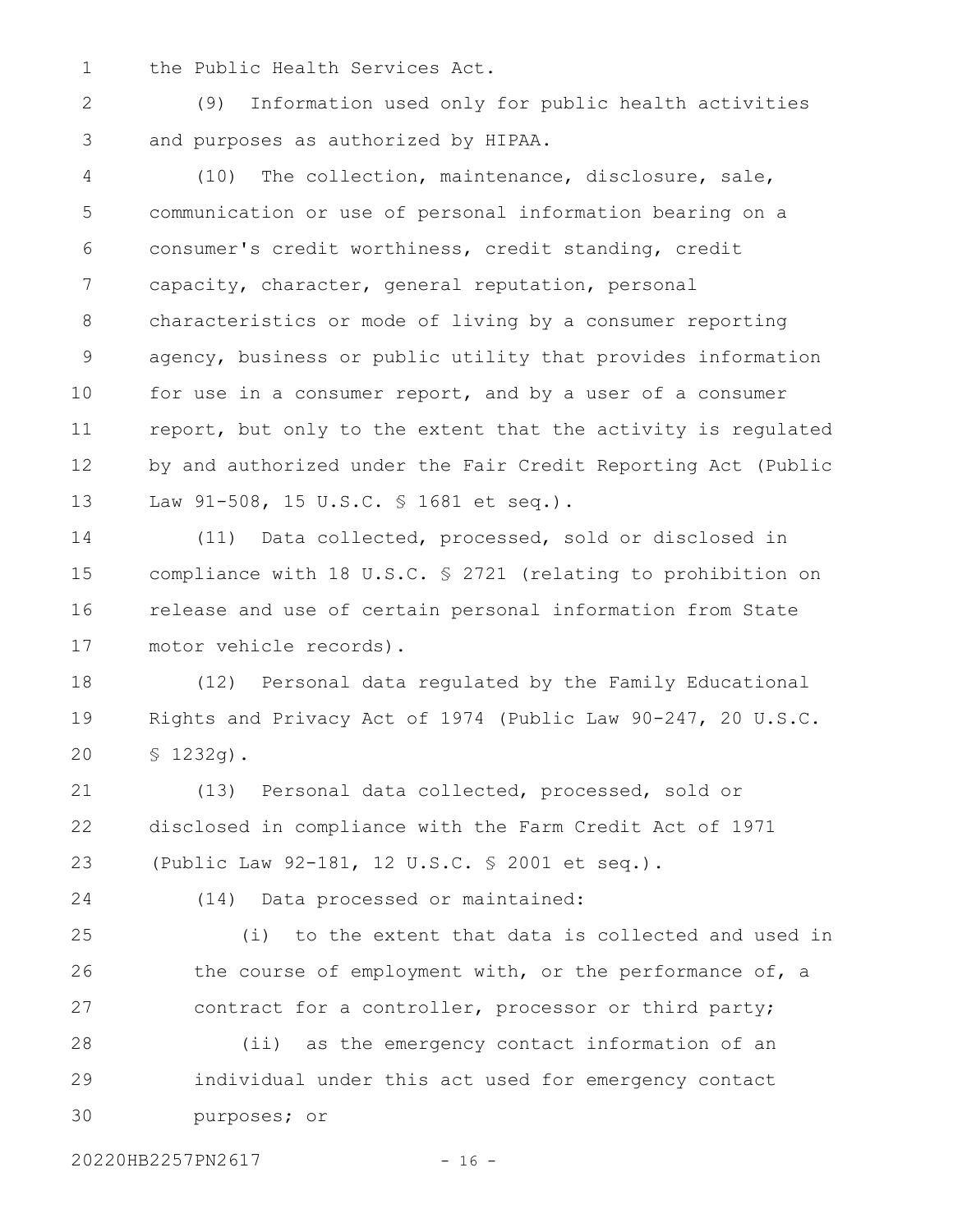(iii) as necessary to retain or administer benefits for another individual relating to the individual under subparagraph (i) and used for the purposes of administering those benefits. 1 2 3 4

(d) Compliance under other Federal law.--A controller or processor that complies with the verifiable parental consent requirements of the Children's Online Privacy Protection Act (Public Law 105-277, 15 U.S.C. § 6501 et seq.) shall be deemed compliant with any obligation to obtain parental consent under this act. 5 6 7 8 9 10

11

12

#### CHAPTER 3

ENUMERATION OF RIGHTS AND RESPONSIBILITIES

Section 301. Rights of consumers and controllers. 13

(a) Consumer rights.--A consumer may invoke the consumer rights authorized under this subsection at any time by submitting a request to a controller specifying the consumer rights the consumer wishes to invoke. A known child's parent or legal guardian may invoke the consumer rights on behalf of the child regarding processing personal data belonging to the known child. The consumer may invoke the right: 14 15 16 17 18 19 20

(1) To confirm whether or not the controller is processing the consumer's personal data and to access the personal data. 21 22 23

(2) To correct inaccuracies in the consumer's personal data. 24 25

(3) To delete personal data provided by the consumer or obtained by the controller about the consumer. 26 27

(4) To obtain a copy of the consumer's personal data that the consumer previously provided to the controller in a portable and, to the extent technically feasible, readily 28 29 30

20220HB2257PN2617 - 17 -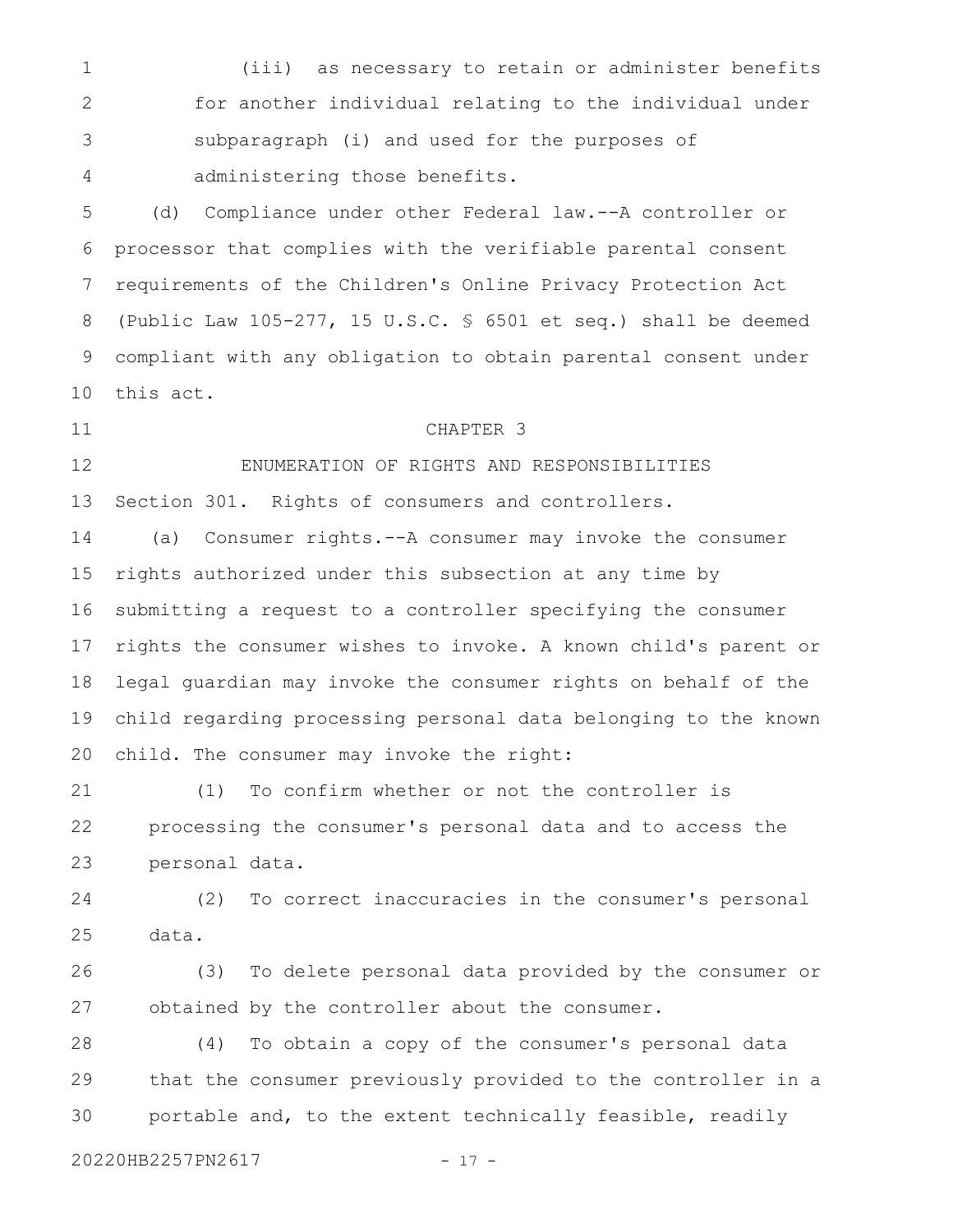usable format that allows the consumer to transmit the data to another controller without hindrance, where the processing is carried out by automated means. 1 2 3

(5) To opt out of the processing of the personal data for purposes of: 4 5

6

7

(i) targeted advertising;

(ii) the sale of personal data; or

(iii) profiling in furtherance of decisions that produce legal or similarly significant effects concerning the consumer. 8 9 10

(b) Controller duties.--Except as otherwise provided in this act, a controller shall comply with a request by a consumer to exercise the consumer rights authorized under subsection (a) as follows: 11 12 13 14

(1) The controller shall respond to the consumer within 45 days of receipt of a request submitted under subsection (a). The response period may be extended once by 45 additional days when reasonably necessary, taking into account the complexity and number of the consumer's requests, so long as the controller informs the consumer of the extension within the initial 45-day response period, together with the reason for the extension. 15 16 17 18 19 20 21 22

(2) If the controller declines to take action regarding a consumer's request, the controller shall: 23 24

25

26

27

(i) inform the consumer within 45 days of receipt of the request of the justification for declining to take action; and

(ii) provide the consumer with instructions on how to appeal the decision under subsection (c). 28 29

(3) (i) Information provided in response to a 30

20220HB2257PN2617 - 18 -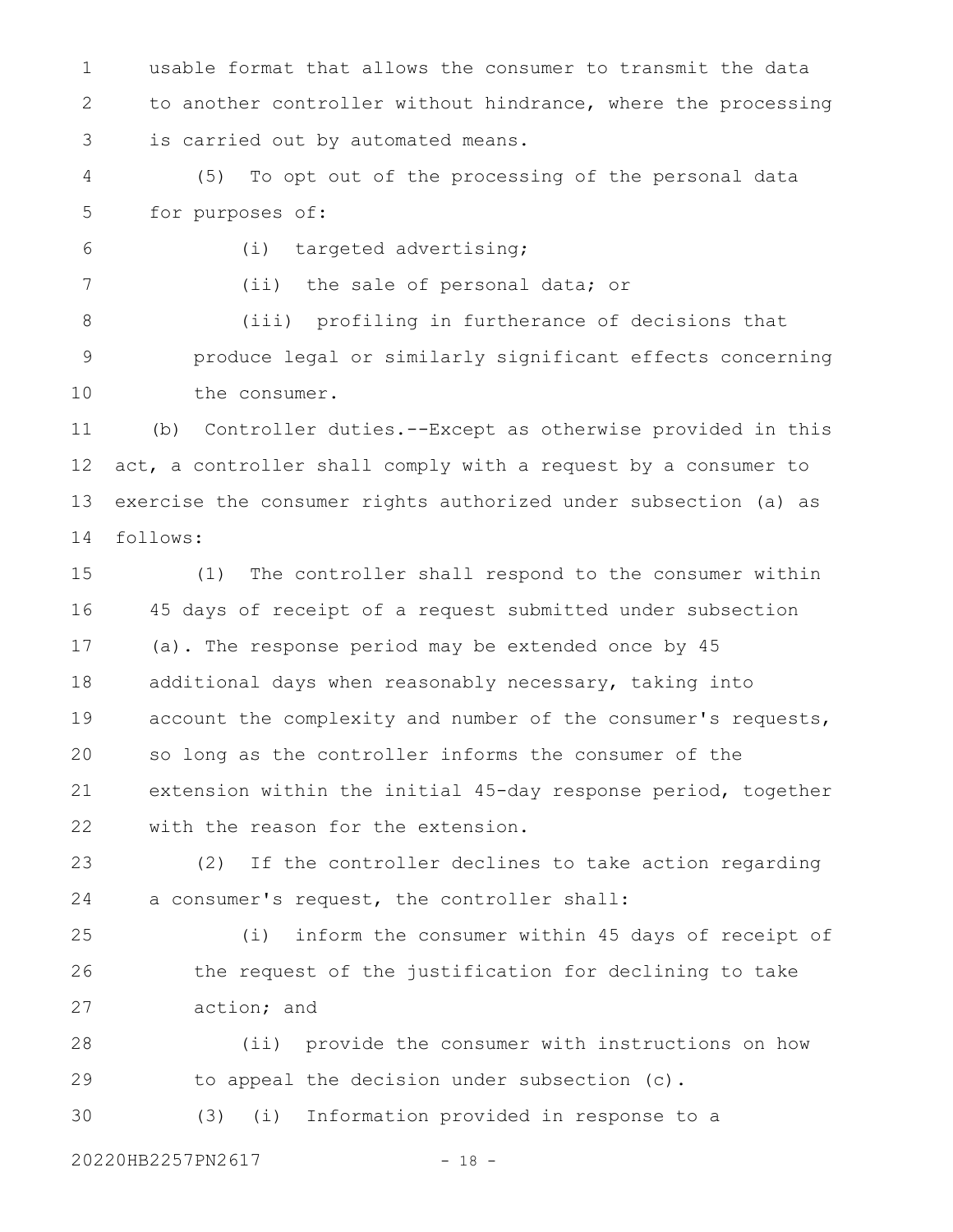consumer's request to invoke consumer rights shall, except as provided in subparagraph (ii), be provided by the controller free of charge and up to twice annually per consumer. 1 2 3 4

(ii) If a request from a consumer is determined by the comptroller to be unfounded, excessive or repetitive, the controller may charge the consumer a reasonable fee to cover the administrative costs of complying with the request or decline to act on the request. The controller shall bear the burden of demonstrating that a consumer's request under subsection (a) is unfounded, excessive or repetitive. 5 6 7 8 9 10 11 12

(4) If the controller is unable to authenticate the request using reasonable efforts, the controller may not be required to comply with a request to initiate an action under subsection (a). The controller may request that the consumer provide additional information reasonably necessary to authenticate the consumer and the consumer's request. 13 14 15 16 17 18

(c) Appeal process.-- 19

(1) A controller shall establish a process for a consumer to appeal the controller's refusal to take action on a request within a reasonable period of time after the consumer's receipt of the decision. 20 21 22 23

(2) The appeal process shall be stated in plain language. The controller shall respond to the consumer within 45 days of receipt of the appeal, notifying the consumer that the appeal has been received. 24 25 26 27

(3) Within 60 days of receipt of an appeal, the controller shall inform the consumer in writing of any action taken or not taken in response to the appeal, including a 28 29 30

20220HB2257PN2617 - 19 -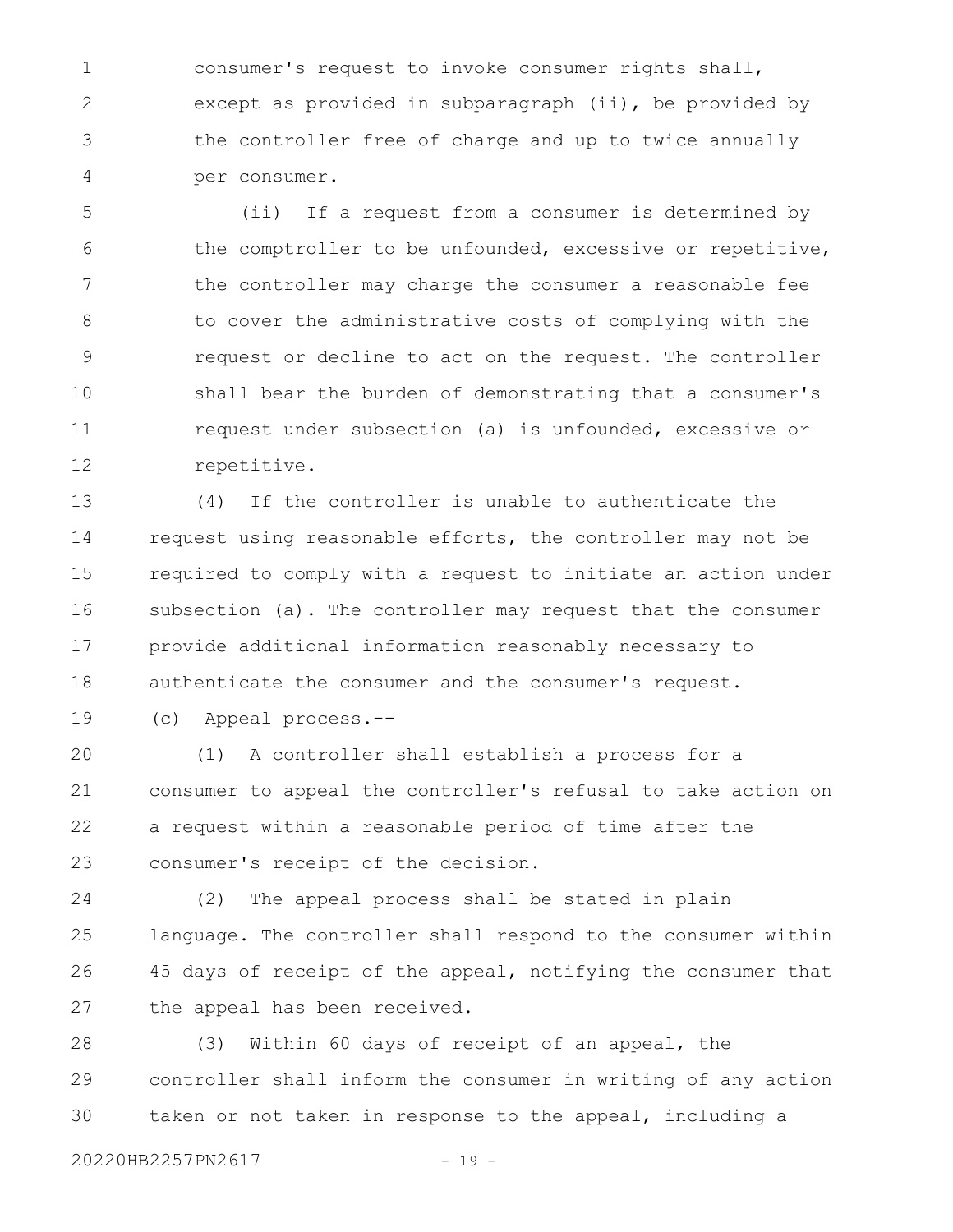written explanation of the reasons for the decisions. 1

(4) If the appeal is denied, the controller shall provide the consumer with an online form that the consumer may use to contact the Attorney General to submit a complaint. Information about the form shall be published on a publicly accessible Internet website. 2 3 4 5 6

Section 302. Controller responsibilities. 7

(a) General rule.--A controller shall: 8

(1) Limit the collection of personal data to what is necessary in relation to the purposes for which the data is collected, processed and maintained by the controller, as disclosed to the consumer. 9 10 11 12

(2) Except as otherwise provided in this act, not collect and process personal data for purposes that are neither reasonably necessary to nor compatible with the disclosed purposes for which the personal data is collected, processed and maintained, as disclosed to the consumer, unless the controller obtains the consumer's prior consent. 13 14 15 16 17 18

(3) Establish, implement and maintain reasonable administrative, technical data security practices to protect the confidentiality, integrity and accessibility of personal data. The data security practices shall be appropriate to the volume and nature of all consumer personal data collected, processed and maintained by the controller. 19 20 21 22 23 24

(4) (i) Not process personal data in violation of Federal and State laws that prohibit unlawful discrimination against consumers, including the act of December 17, 1968 (P.L.1224, No.387), known as the Unfair Trade Practices and Consumer Protection Law. A controller shall not discriminate against a consumer by: 25 26 27 28 29 30

20220HB2257PN2617 - 20 -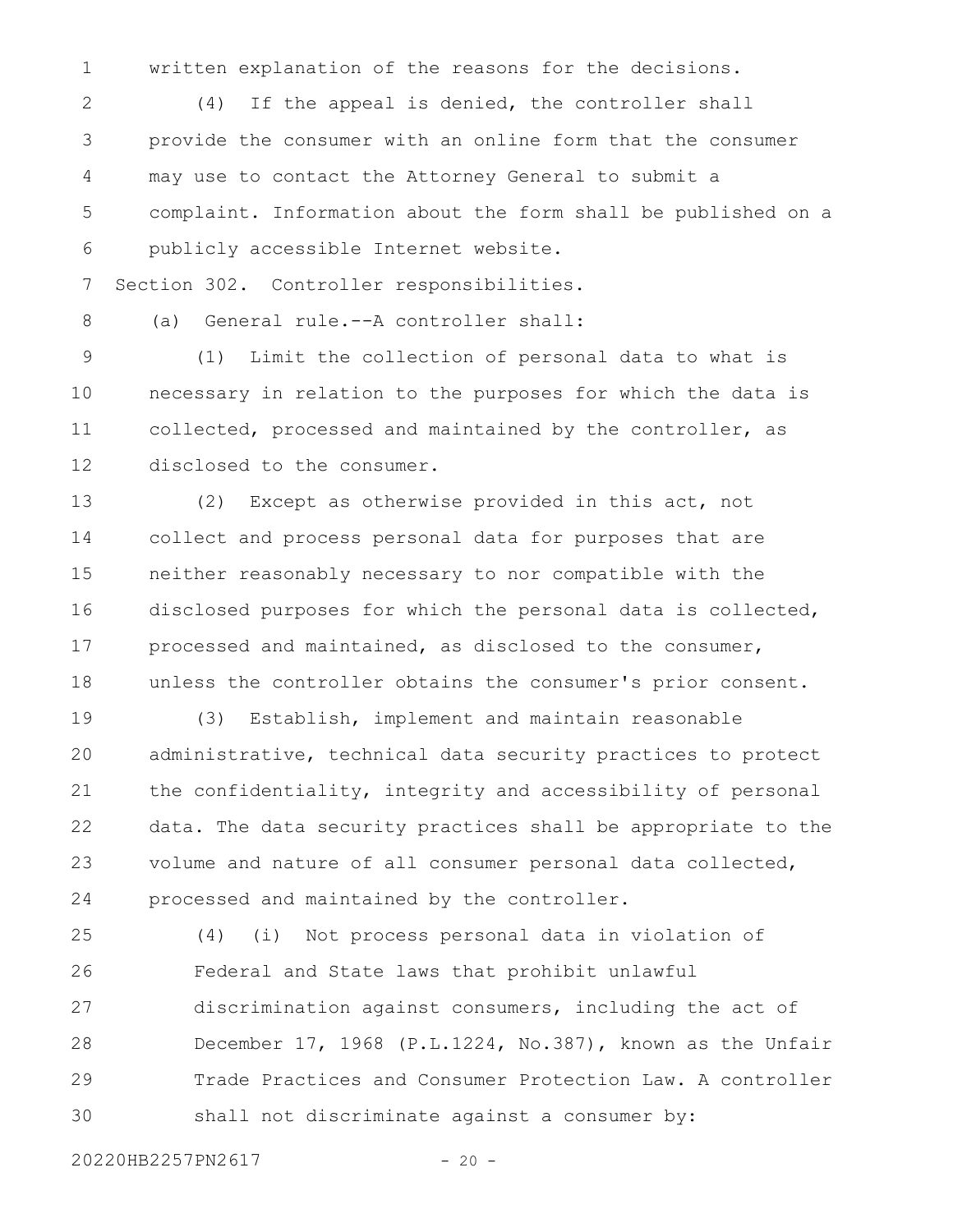(A) exercising a consumer right under section 301(a); 1 2

(B) denying goods, products or services;

(C) charging different prices or rates for goods, products or services; or 4 5

(D) providing a different level of quality of goods and services to the consumer. 6 7

(ii) Nothing in this paragraph shall be construed to require a controller to: 8 9

(A) provide a good, product or service that requires the personal data of a consumer that the controller does not collect or maintain in the normal course of business or otherwise; or 10 11 12 13

(B) prohibit a controller from offering a different price, rate, level, quality or selection of goods, products or services to a consumer, including offering goods, products or services for no fee, if the consumer has exercised the right to opt out under this act or the offer is related to a consumer's voluntary participation in a bona fide loyalty, promotional, rewards, premium features, discounts or club card program or any other similar program. 14 15 16 17 18 19 20 21 22

(5) Not process sensitive data concerning a consumer without obtaining the consumer's written consent or, in the case of the processing of sensitive data concerning a known child, without processing the data in accordance with the Children's Online Privacy Protection Act (Public Law 105-277, 15 U.S.C. § 6501 et seq.). 23 24 25 26 27 28

(b) Void contract provisions.--A provision of a contract or agreement that purports to waive or limit a consumer right under 29 30

3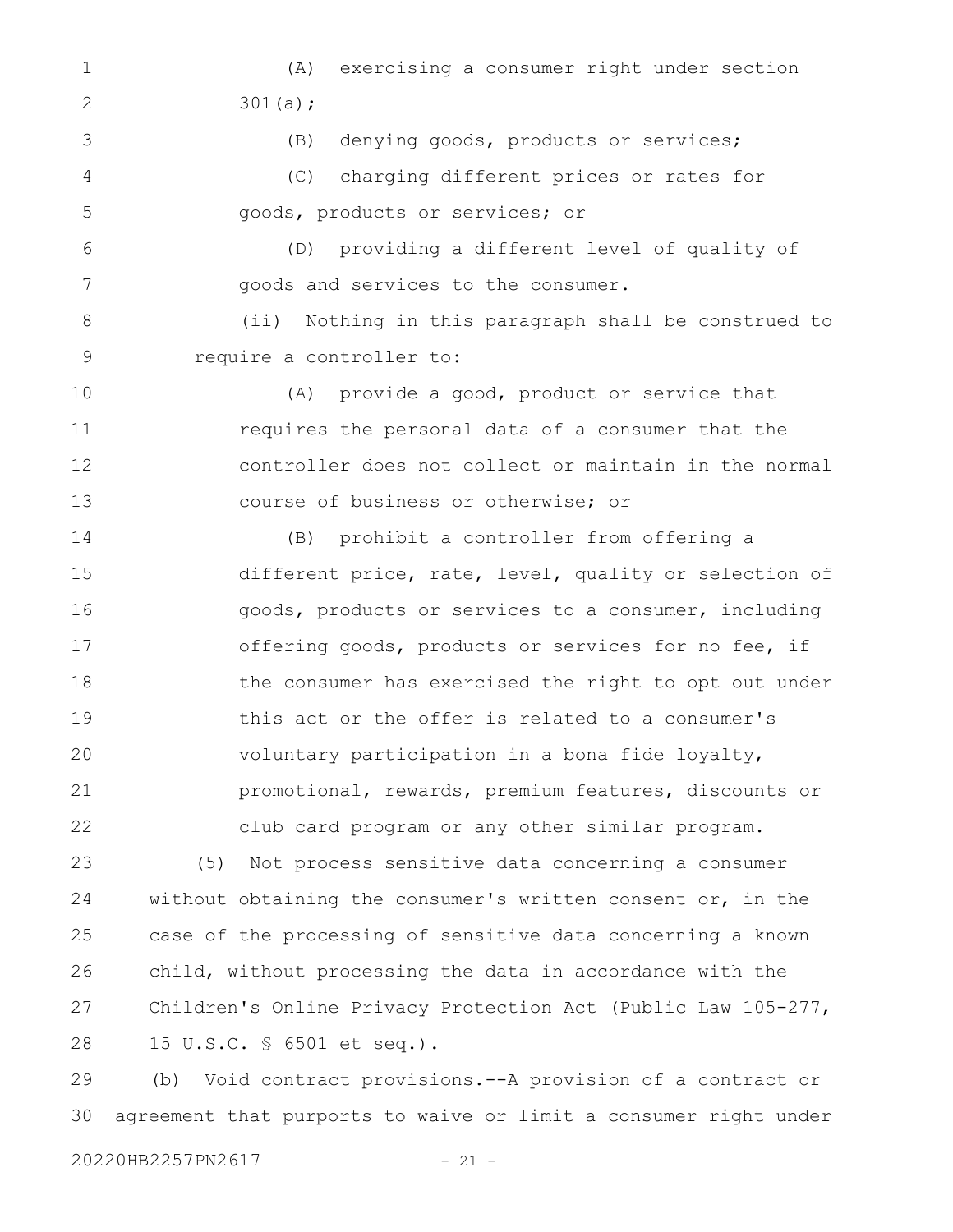this act shall be deemed contrary to the intent and policy purposes of this act and shall be void and unenforceable. (c) Consumer notice from controller.-- (1) A controller shall provide a consumer with an accessible, clear and meaningful privacy notice that includes: (i) The categories of personal data collected, processed and maintained by the controller. (ii) The purpose for processing the consumer's personal data. (iii) How the consumer may exercise the consumer's rights under section 301, including how the consumer may appeal the controller's decision with regard to a consumer's request under section 301(a). (iv) The categories of personal data that the controller shares with third parties, if any. (v) The categories of third parties, if any, with whom the controller shares personal data. (2) The privacy notice shall be provided to the consumer by United States Postal Service mail, annually, and shall be accessible, electronically on the controller's publicly accessible Internet website. (d) Disclosure of sale and advertising processes.--If a controller sells consumer personal data to third parties or processes consumer personal data for targeted advertising, the controller shall clearly and conspicuously disclose the sale or processing, to the affected consumers, as well as the manner in which a consumer may opt out of the sale and processing of the consumer's personal data under this subsection. (e) Privacy notice.-- 1 2 3 4 5 6 7 8 9 10 11 12 13 14 15 16 17 18 19 20 21 22 23 24 25 26 27 28 29 30

20220HB2257PN2617 - 22 -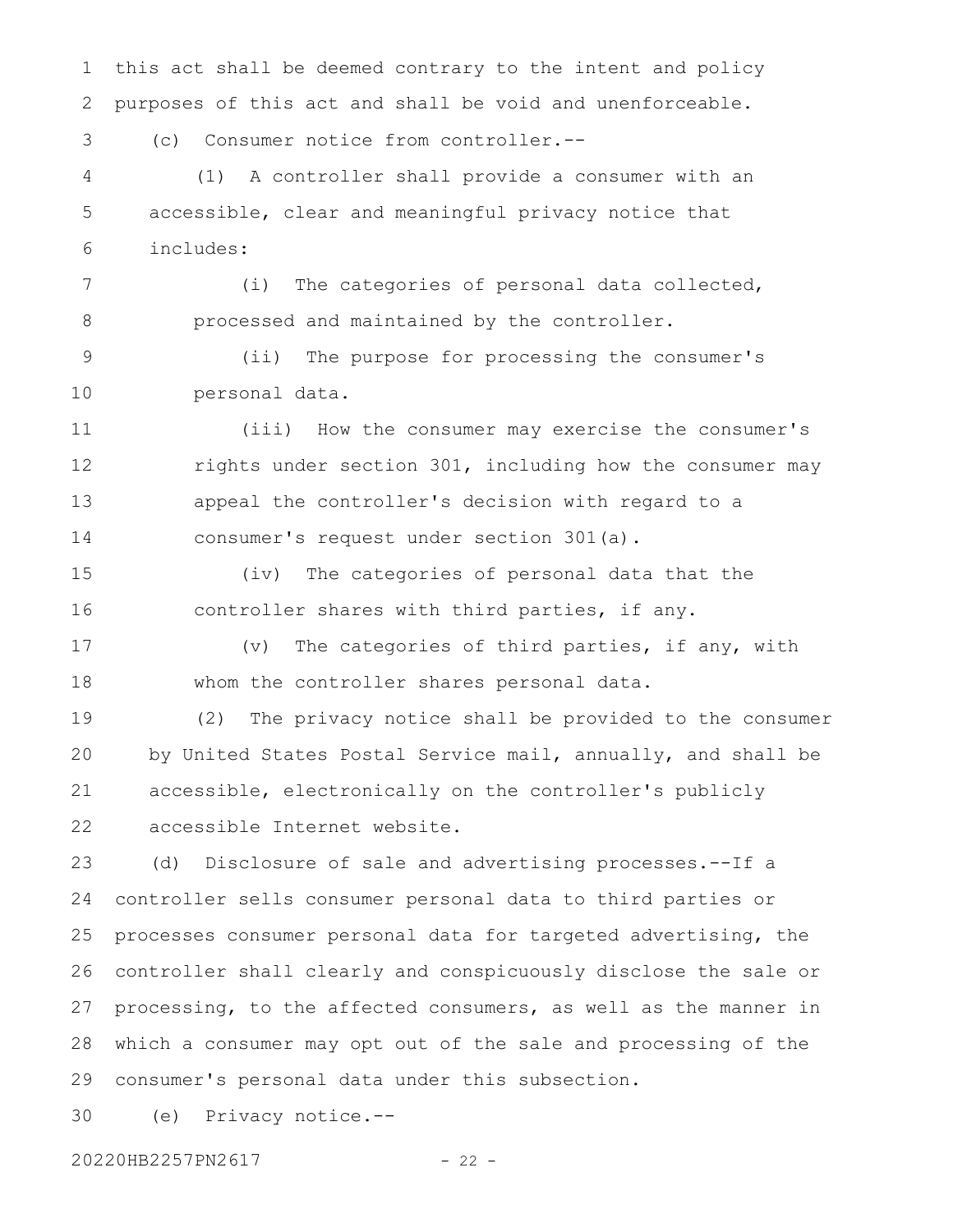(1) A controller shall establish and describe in a privacy notice the reliable procedures a consumer may use to submit a request to exercise the consumer rights under this act. The procedures shall take into account: 1 2 3 4

(i) the ways in which a consumer normally communicates or interacts with the controller; 5 6

(ii) the need for secure and reliable communication of the request; and 7 8

(iii) the method the controller will use to authenticate the identity of the consumer making a request. 9 10 11

(2) The controller shall not require a consumer with an existing account to create a new account in order to exercise a consumer right under this act. 12 13 14

Section 303. Responsibility of processors. 15

(a) Processors.--A processor shall adhere to the instructions of a controller and shall assist the controller in meeting its obligations under this act. The assistance shall include: 16 17 18 19

(1) Technical and organizational measures that take into account the nature of processing consumer personal data and the information available to the processor, as reasonably practicable, to fulfill the controller's obligation to respond to consumer rights requests under section 301. 20 21 22 23 24

(2) Security measures that take into account the nature of processing consumer personal data and the information available to the processor, in order to assist the controller in meeting the controller's obligations in relation to the security of processing consumer personal data and in relation to the notification of a breach of the security of the system 25 26 27 28 29 30

20220HB2257PN2617 - 23 -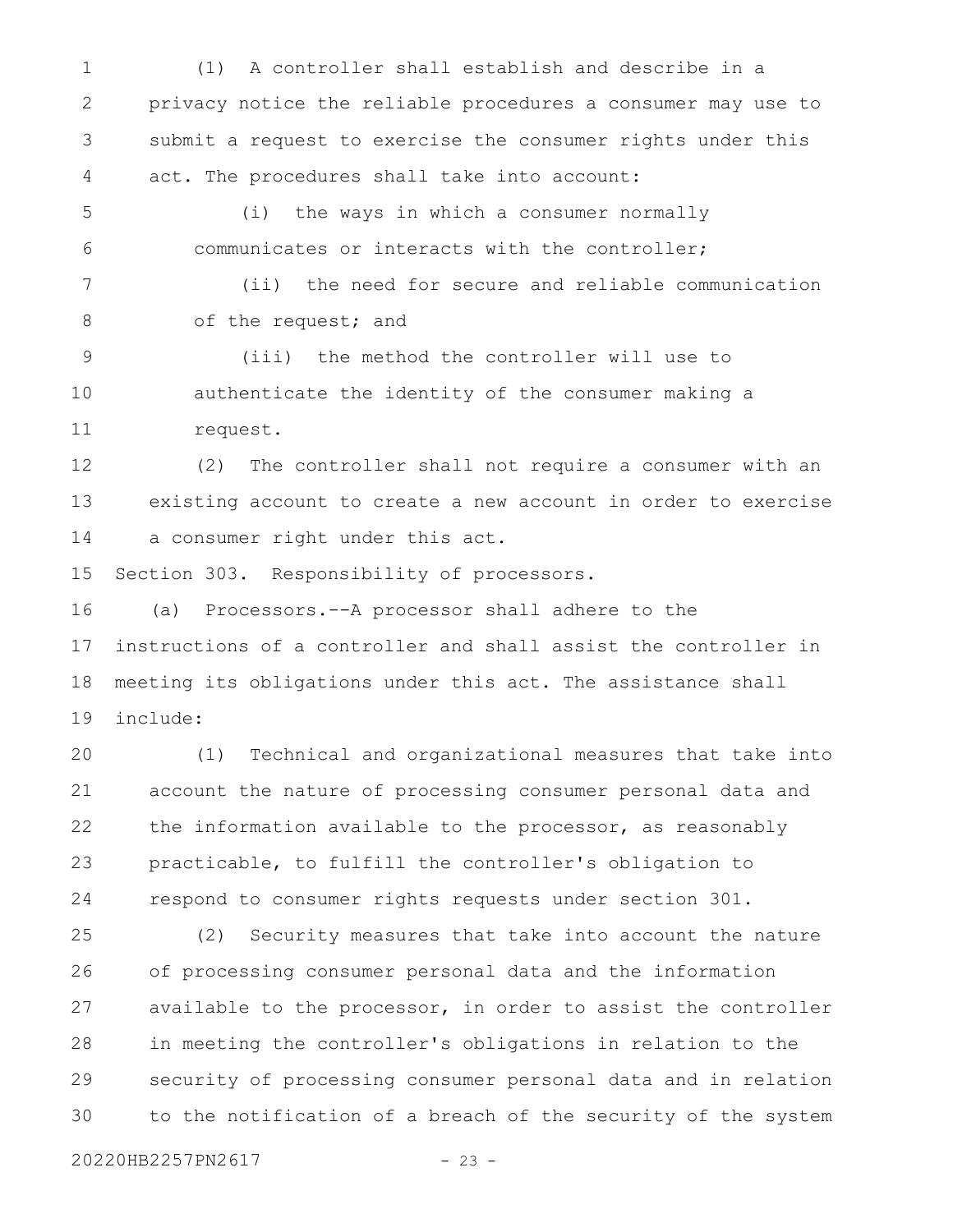of the processor. 1

(3) Providing necessary information to enable the controller to conduct and document data protection assessments. 2 3 4

(b) Contract between controllers and processors.-- 5

(1) A contract between a controller and a processor shall include provisions to govern the processor's data processing procedures with respect to the processing of consumer personal data performed by a processor on behalf of a controller. 6 7 8 9 10

11

(2) A contract under this subsection shall:

12

(i) be binding;

(ii) clearly state instructions for processing data, including the nature and purpose of processing, and the type of data subject to processing; 13 14 15

(iii) indicate the duration of processing; and 16

(iv) specify the rights and obligations of both the controller and the processor. 17 18

(3) The contract shall also include requirements that the processor shall: 19 20

(i) Ensure that a person processing consumer personal data is informed of and subject to confidentiality requirements under Federal laws and regulations and the laws and regulations of this Commonwealth with respect to the data. 21 22 23 24 25

(ii) At the controller's direction, delete and return all consumer personal data to the controller as requested at the end of the contract, unless retention of the personal data is required by law. 26 27 28 29

(iii) Upon the request of the controller, make 30

20220HB2257PN2617 - 24 -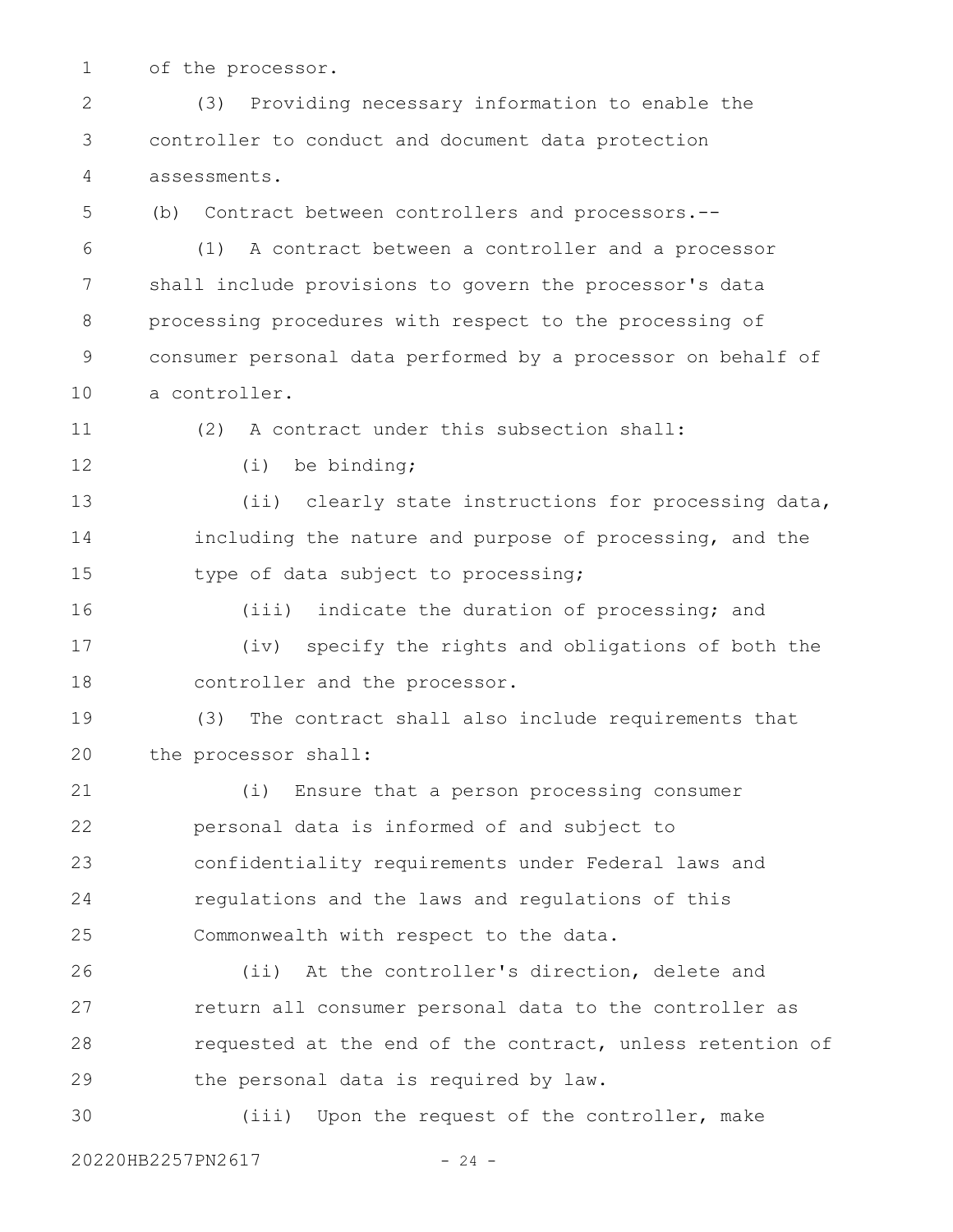available to the controller all information in the processor's possession necessary to demonstrate the processor's compliance with the processor's obligations under this act. 1 2 3 4

(iv) Allow, and cooperate with, audits by the controller or the controller's designated assessor or, alternatively, allow the processor to arrange for a qualified and independent assessor to conduct an assessment of the processor's policies and technical and organizational measures in support of the obligations under this act using an appropriate and accepted control standard or framework and assessment procedure for the assessment. The processor shall provide a report of the assessment to the controller upon request. 5 6 7 8 9 10 11 12 13 14

(4) In order to meet a processor's obligations to a controller, a processor may contract with a subcontractor to process consumer personal data in accordance with the requirements of this act. A contract entered into under this paragraph shall include provisions informing the subcontractor of the confidentiality requirements under Federal laws and regulations and State laws and regulations and making the subcontractor subject to the confidentiality requirements. 15 16 17 18 19 20 21 22 23

(5) A subcontractor under paragraph (4) shall be subject to all the requirements that relate to the obligations of a processor under this act. 24 25 26

(c) Construction.--Nothing in this section shall be construed to relieve a controller or a processor and a contractor or subcontractor under subsection (b) from the liabilities imposed on such controller, processor, contractor or 27 28 29 30

20220HB2257PN2617 - 25 -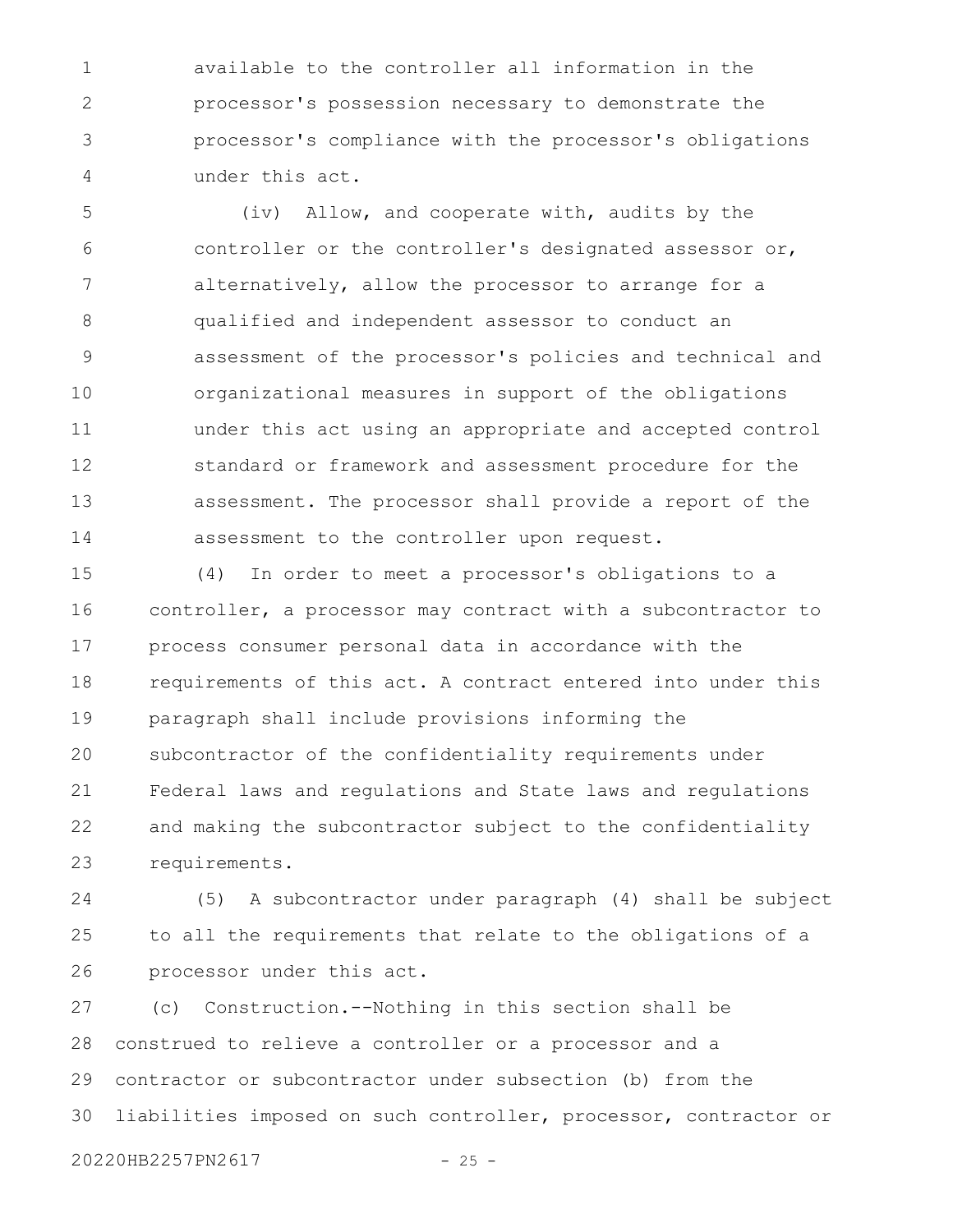subcontractor by virtue of their roles in the processing of consumer personal data under this act. Section 304. Data protection assessments. (a) Duty of controller.--A controller shall conduct and document a data protection assessment of each of the following processing activities involving personal data: (1) The processing of personal data for purposes of targeted advertising. (2) The sale of personal data. (3) The processing of personal data for purposes of profiling, where the profiling presents a reasonably foreseeable risk of: (i) discriminatory, unfair or deceptive treatment of, or unlawful disparate impact on, consumers; (ii) financial, physical or reputational injury to consumers; (iii) a physical or other intrusion upon the solitude or seclusion, or the private affairs or concerns, of consumers, where the intrusion would be offensive to a reasonable person; or (iv) other substantial injury to consumers. (4) The processing of sensitive data. (5) Any processing activity involving personal data that presents a heightened risk of harm to consumers. (b) Identification and weighing of benefits.-- (1) Data protection assessments conducted under subsection (a) shall identify and weigh the benefits that may flow, directly and indirectly, from the processing to the controller, the consumer, other persons and the public against the potential risks to the rights of the consumer 1 2 3 4 5 6 7 8 9 10 11 12 13 14 15 16 17 18 19 20 21 22 23 24 25 26 27 28 29 30

20220HB2257PN2617 - 26 -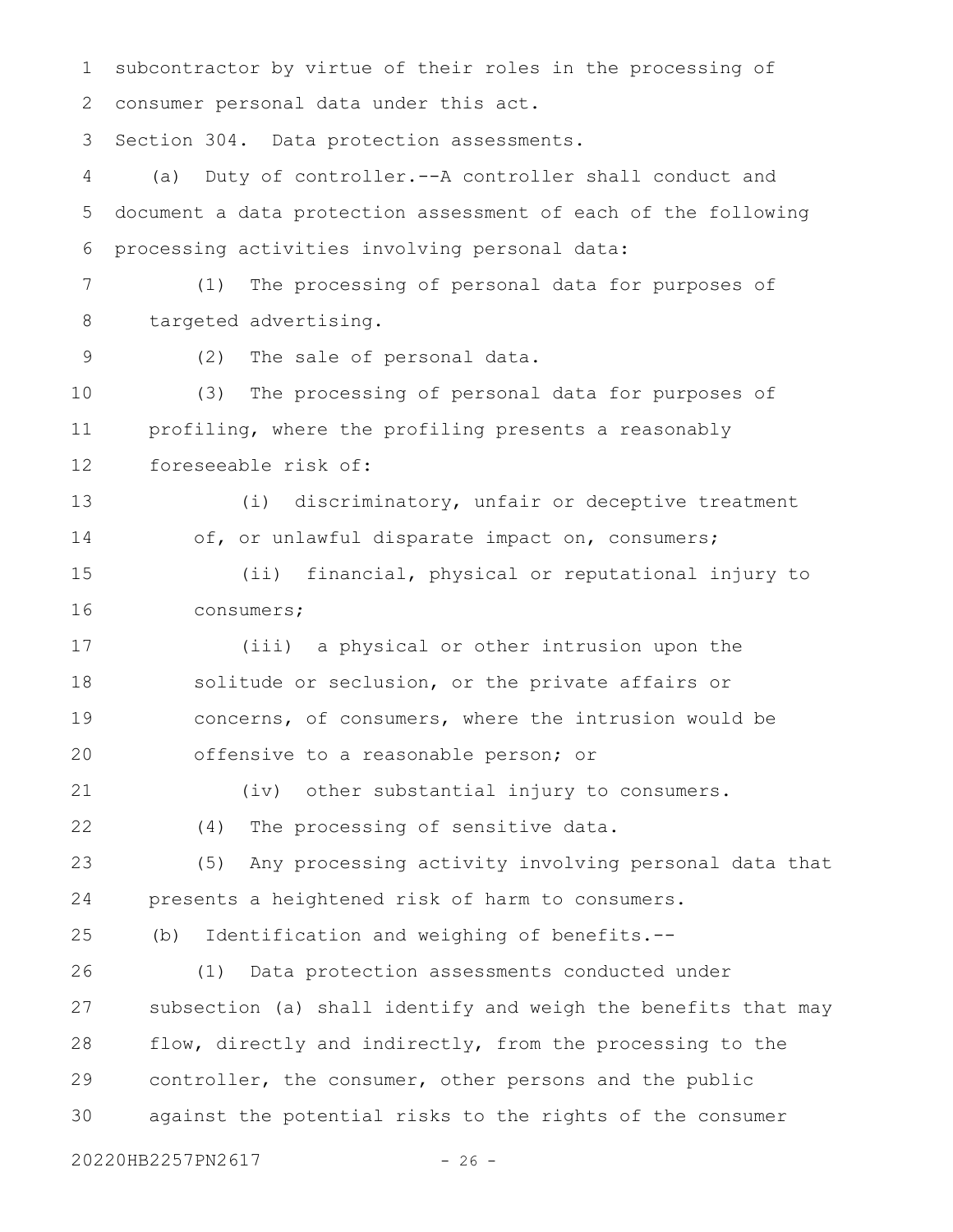associated with the processing, as mitigated by safeguards that can be employed by the controller to reduce the risks. 1 2

(2) The use of de-identified data and the reasonable expectations of consumers, as well as the context of the processing and the relationship between the controller and the consumer whose personal data will be processed, shall be factored into the assessment by the controller. 3 4 5 6 7

(c) Authority of Attorney General.--

8

(1) The Attorney General may request by subpoena that a controller disclose any data protection assessment that is relevant to an investigation conducted by the Attorney General, and the controller shall make the data protection assessment available to the Attorney General. 9 10 11 12 13

(2) The Attorney General may evaluate the data protection assessment for compliance with the responsibilities specified in this act. 14 15 16

(3) Data protection assessments shall be confidential and exempt from public inspection and copying. 17 18

(4) The disclosure of a data protection assessment as a result of a request from the Attorney General shall not constitute a waiver of attorney-client privilege or work product protection with respect to the assessment and any information contained in the assessment. 19 20 21 22 23

(d) Comparable set of processing operations permitted.--A single data protection assessment may address a comparable set of processing operations that include similar activities. 24 25 26

(e) Compliance with other laws.--A data protection assessment conducted by a controller for the purpose of compliance with Federal or State laws or regulations may comply under this section if the assessment has a reasonably comparable 27 28 29 30

20220HB2257PN2617 - 27 -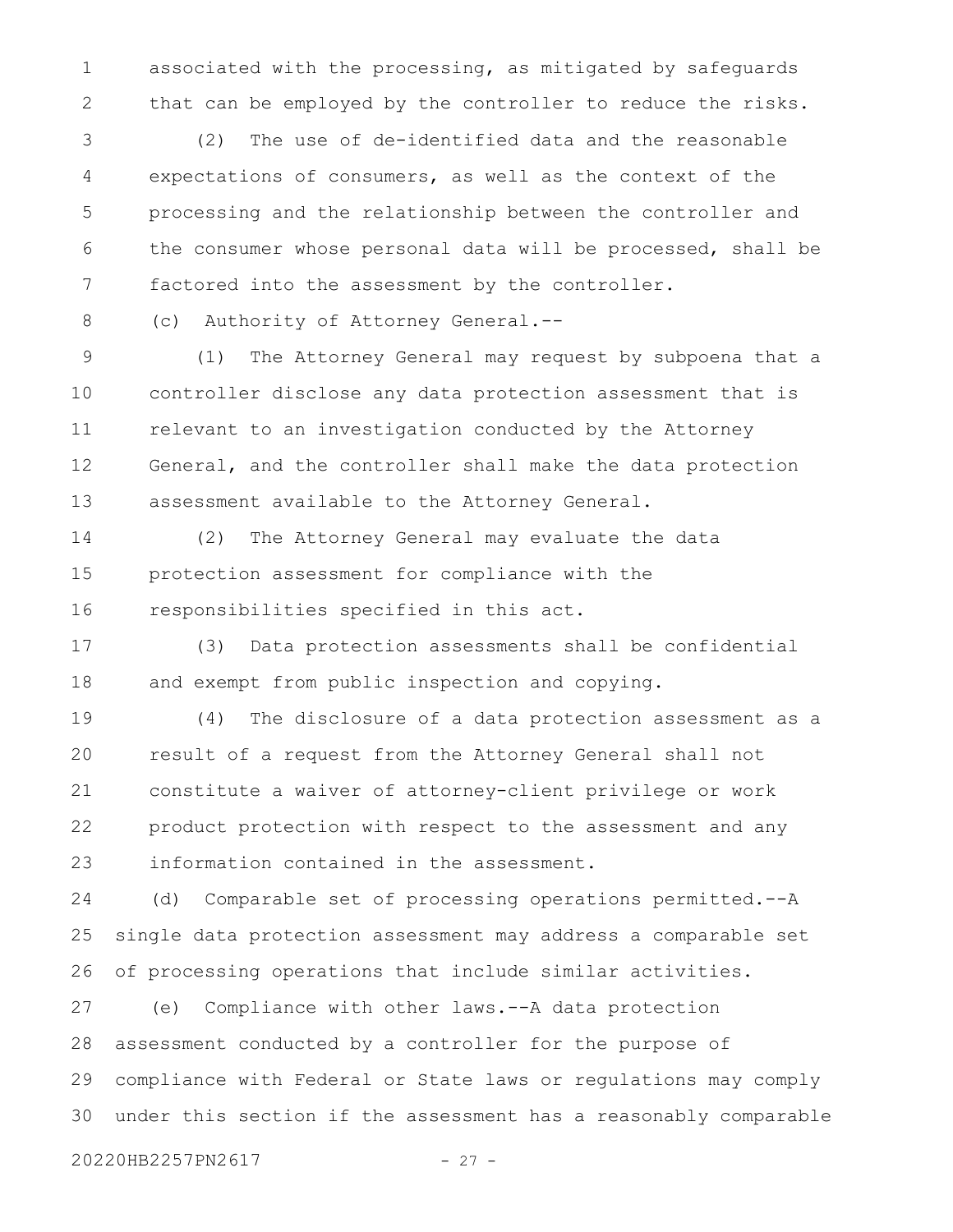scope and effect. 1

(f) Applicability.--Data protection assessment requirements shall apply to processing activities created or generated after January 1, 2023, and are not retroactive. 2 3 4

Section 305. Processing de-identified data and exemptions. 5

(a) Duties of controller.--The controller in possession of de-identified data shall: 6 7

(1) Take reasonable measures to ensure that the data cannot be associated with a natural person. 8 9

(2) Publicly commit to maintaining and using deidentified data without attempting to re-identify the data. 10 11

12

(3) Contractually obligate a recipient of the deidentified data to comply with all provisions of this act. 13

(b) Construction.--Nothing in this act shall be construed to require a controller or processor to: 14 15

(1) Re-identify de-identified data or pseudonymous data; or maintain data in identifiable form, or collect, obtain, retain or access any data or technology in order to be capable of associating an authenticated consumer request with personal data. 16 17 18 19 20

(2) Require a controller or processor to comply with an authenticated consumer rights request under this act if all of the following are true: 21 22 23

(i) The controller is not reasonably capable of associating the request with the personal data or it would be unreasonably burdensome for the controller to associate the request with the personal data. 24 25 26 27

(ii) The controller does not use the personal data to recognize or respond to the specific consumer who is the subject of the personal data, or associate the 28 29 30

20220HB2257PN2617 - 28 -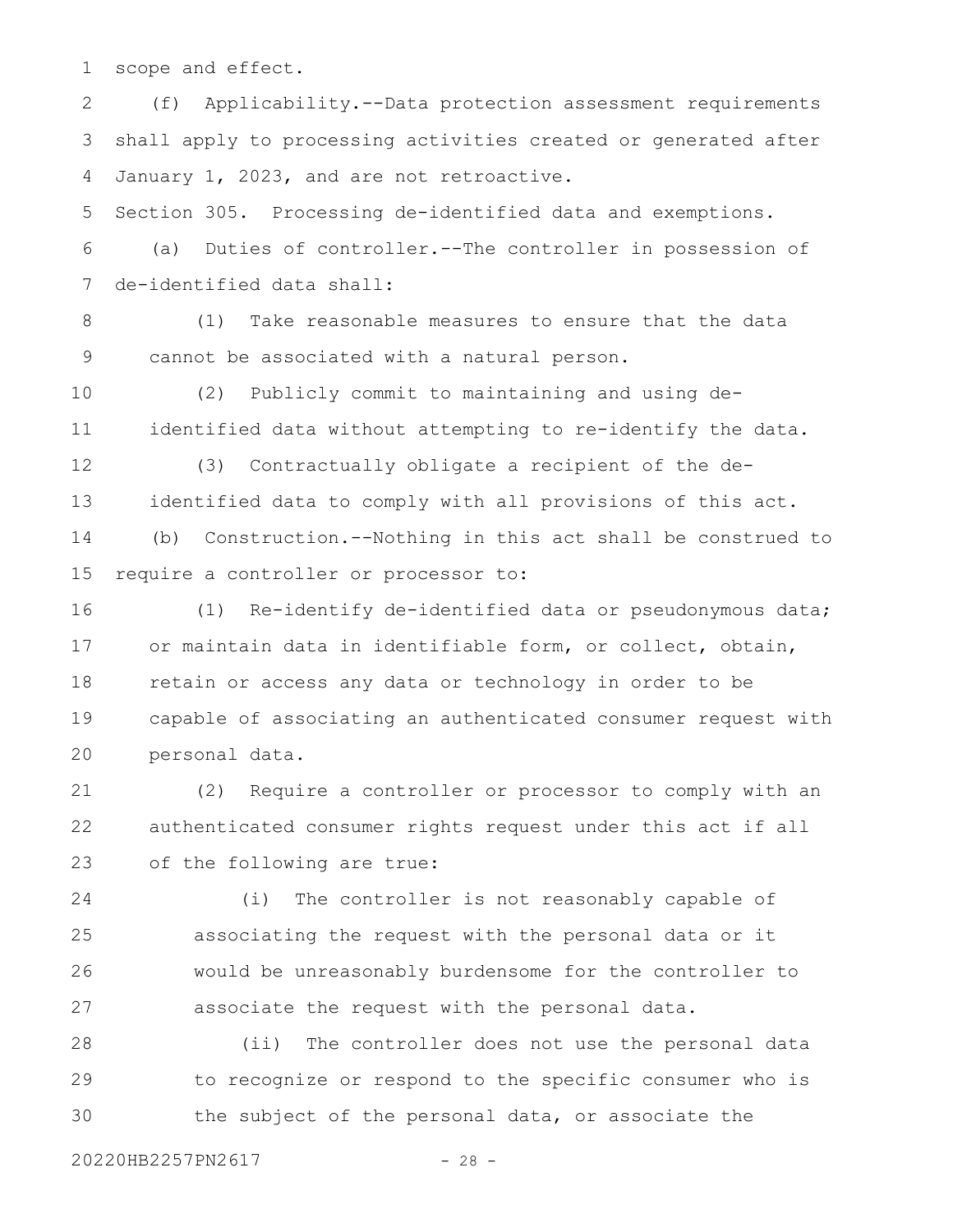personal data with other personal data about the same consumer. 1 2

(iii) The controller does not sell the personal data to a third party or otherwise voluntarily disclose the personal data to a third party other than a processor, except as otherwise permitted in this act. 3 4 5 6

(c) Pseudonymous data.--The consumer rights contained in this act shall not apply to pseudonymous data in a case where the controller is able to demonstrate that information necessary to identify the consumer is maintained separately from the original data and is secured in such a way that prevents the controller from accessing the information. 7 8 9 10 11 12

(d) Duty to exercise reasonable oversight.--A controller that discloses pseudonymous data or de-identified data shall exercise reasonable oversight to monitor compliance with safety standards, contracts with consumer, and Federal and State laws to which the pseudonymous data or de-identified data is subject and shall take appropriate steps to address a breach of the contractual commitment. 13 14 15 16 17 18 19

Section 306. Limitations. 20

(a) General rule.--Nothing in this act shall be construed to restrict a controller's or processor's ability to: 21 22

(1) Comply with Federal, State or local law, rule or regulation. 23 24

(2) Comply with a civil, criminal or regulatory inquiry, investigation, subpoena or summons by a Federal, State, local or other governmental authority. 25 26 27

(3) Cooperate with a law enforcement agency concerning conduct or activity that the controller or processor reasonably and in good faith believes may violate Federal, 28 29 30

20220HB2257PN2617 - 29 -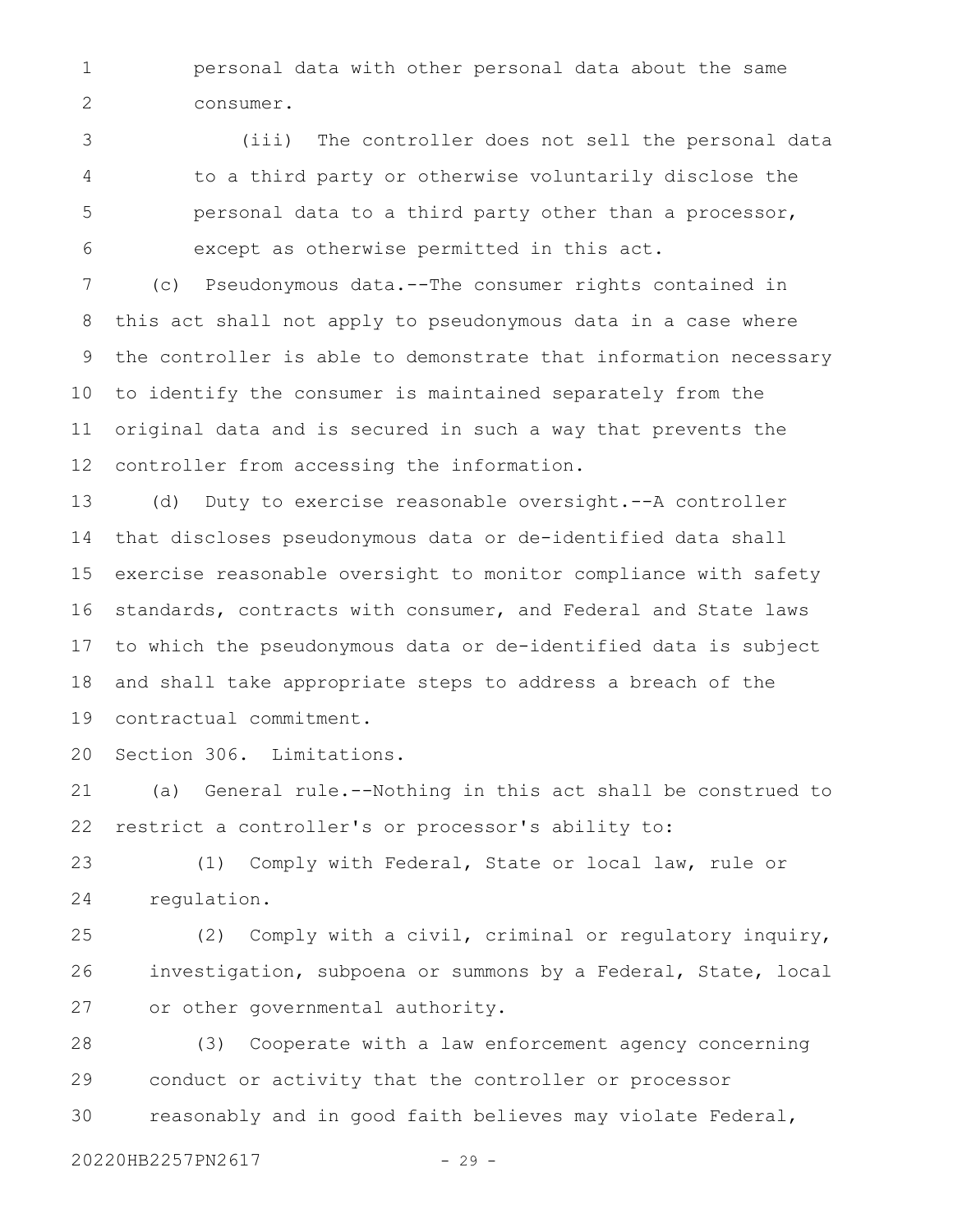State or local law, rule or regulation. 1

(4) Investigate, establish, exercise, prepare for or defend a legal claim. 2 3

(5) Provide a good, product or service specifically requested by a consumer, perform a contract to which the consumer is a party, including fulfilling the terms of a written warranty, or take steps at the request of the consumer prior to entering into a contract. 4 5 6 7 8

(6) Take immediate steps to protect an interest that is essential for the life or physical safety of the consumer or of another individual, and where the processing cannot be manifestly based on another legal basis. 9 10 11 12

(7) Prevent, detect, protect against or respond to security incidents, identity theft, fraud, harassment, malicious or deceptive activities, or any illegal activity, preserve the integrity or security of data systems or investigate, report or prosecute a person responsible for that action. 13 14 15 16 17 18

(8) Engage in public or peer-reviewed scientific or statistical research in the public interest that adheres to all other Federal, State or local ethics and privacy laws and is approved, monitored and governed by an independent oversight entity that determines: 19 20 21 22 23

(i) if the deletion of the information is likely to provide substantial benefits to the consumer that do not exclusively accrue to the controller; 24 25 26

(ii) the expected benefits of the research outweigh the privacy risks; and 27 28

(iii) the controller has implemented reasonable safeguards to mitigate privacy risks associated with 29 30

20220HB2257PN2617 - 30 -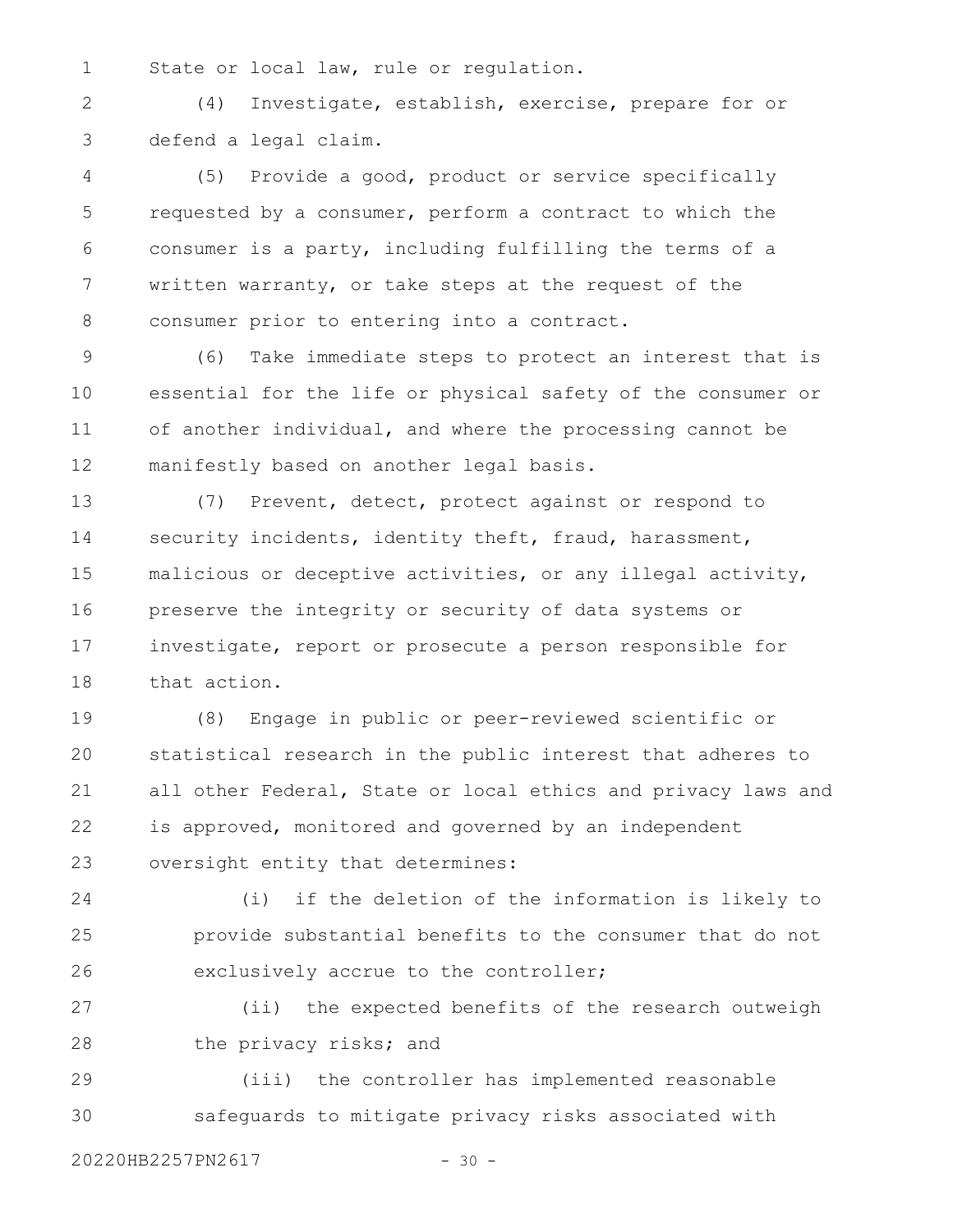research, including risks associated with re-1

identification.

(9) Assist another controller, processor or third party with an obligation under this subsection. 3 4

(b) Other abilities preserved.--The obligations imposed on controllers or processors under this act shall not be construed to restrict a controller's or processor's ability to collect, use or retain data to: 5 6 7 8

(1) Conduct internal research to develop, improve or repair products, services or technology. 9 10

11

2

(2) Effectuate a product recall.

(3) Identify and repair technical errors that impair existing or intended functionality of the data. 12 13

(4) Perform internal operations that are reasonably aligned with the expectations of a consumer or reasonably anticipated by a consumer based on a consumer's existing relationship with the controller or are otherwise compatible with processing data in furtherance of the provision of a good, product or service specifically requested by a consumer or the performance of a contract to which a consumer is a party. 14 15 16 17 18 19 20 21

(c) Evidentiary privileges.-- 22

(1) The obligations imposed on controllers or processors under this act shall not apply where compliance by the controller or processor with this act would violate an evidentiary privilege under the laws of this Commonwealth. 23 24 25 26

(2) Nothing in this act shall be construed to prevent a controller or processor from providing personal data concerning a consumer to a person covered by an evidentiary privilege under the laws of this Commonwealth as part of a 27 28 29 30

20220HB2257PN2617 - 31 -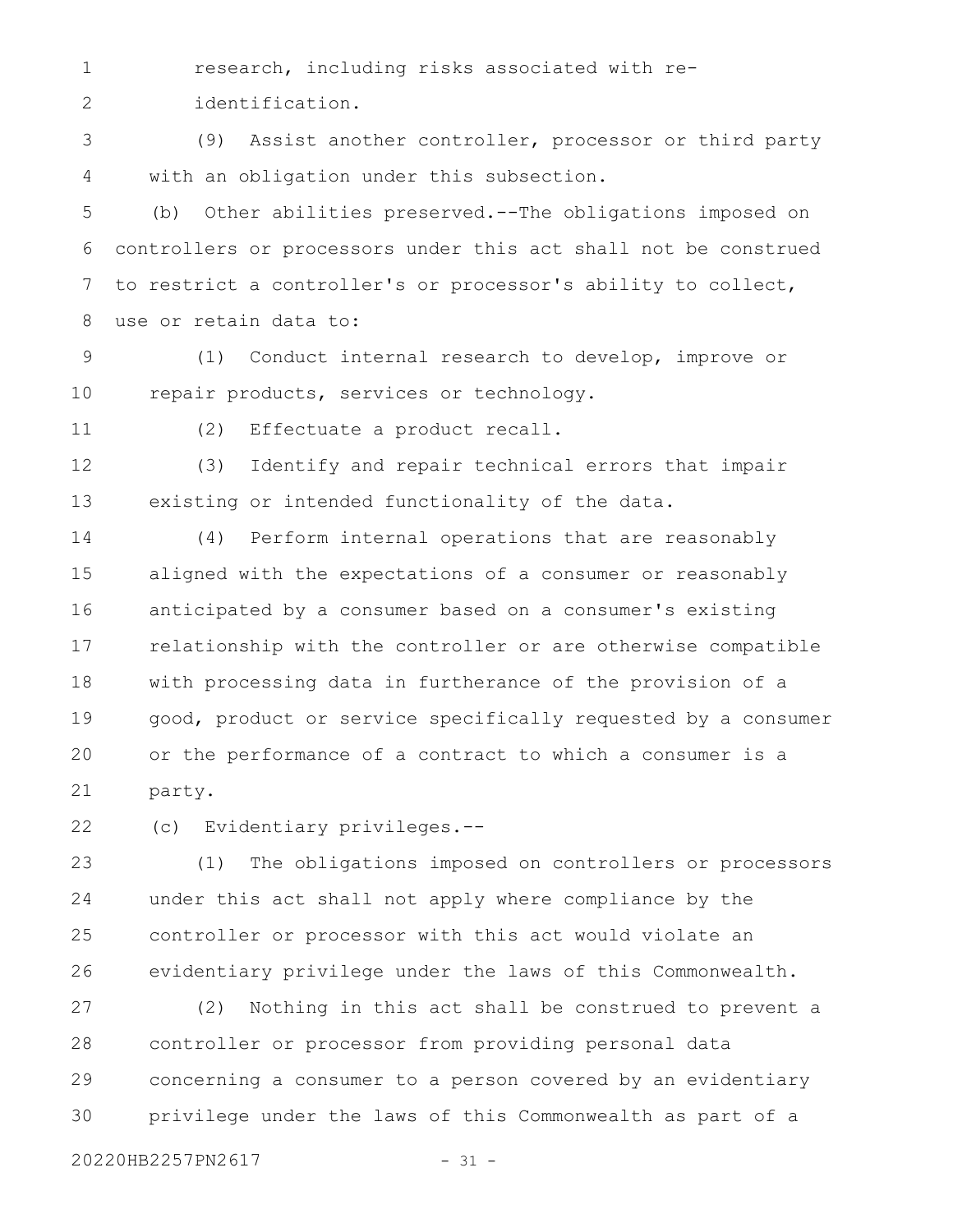privileged communication. 1

(d) Defenses.-- 2

(1) A controller or processor that discloses personal data to a third-party controller or processor in compliance with the requirements of this act is not in violation of this act if the third-party controller or processor that receives and processes the personal data is in violation of this act, provided that, at the time of disclosing the personal data, the disclosing controller or processor did not have actual knowledge that the recipient intended to commit a violation. 3 4 5 6 7 8 9 10

(2) A third-party controller or processor receiving personal data from a controller or processor in compliance with the requirements of this act is not in violation of this act for the transgressions of the controller or processor from which it receives the personal data. 11 12 13 14 15

(e) Construction.--Nothing in this act shall be construed as imposing an obligation on a controller or processor that adversely affects the right or freedom of a person, such as exercising the right of free speech pursuant to the First Amendment to the Constitution of the United States, or applies to the processing of personal data by a person in the course of a purely personal or household activity. 16 17 18 19 20 21 22

(f) Permissible processing.-- 23

(1) Personal data processed by a controller or processor under contract with a controller under this section shall not be processed for any purpose other than those expressly listed in this section unless otherwise allowed by this act. Personal data processed by a controller or processor under contract with a controller under this section may be processed to the extent that such processing is: 24 25 26 27 28 29 30

20220HB2257PN2617 - 32 -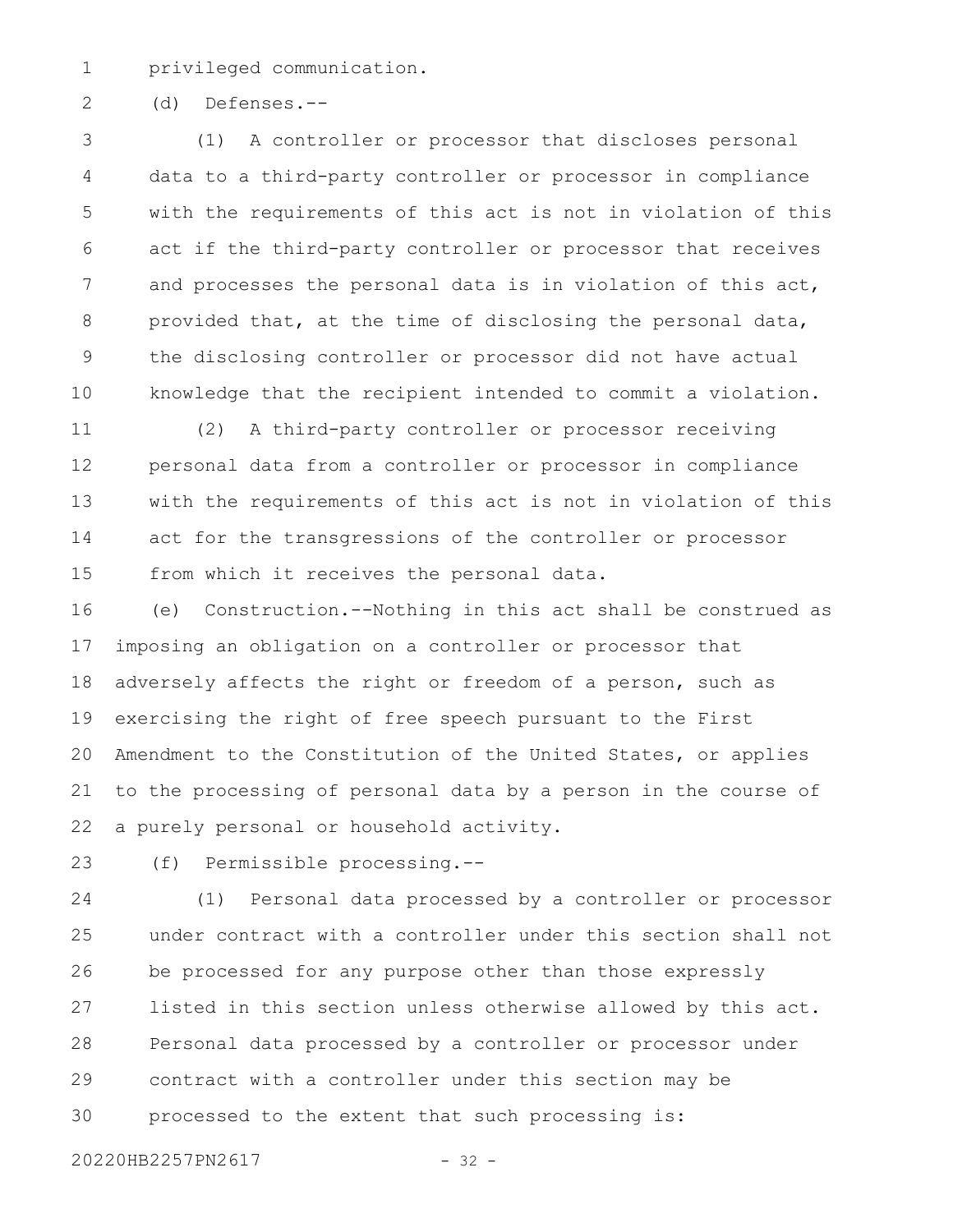(i) Reasonably necessary and proportionate to the purposes listed in this section. 1 2

(ii) Limited to what is necessary in relation to the specific purposes listed in this section. 3 4

(2) Personal data collected, used or retained under subsection (b) shall, where applicable, take into account the nature and purpose or purposes of the collection, use or retention. The data shall be subject to reasonable administrative, technical and physical measures to protect the confidentiality, integrity and accessibility of the personal data and to reduce reasonably foreseeable risks of harm to consumers relating to such collection, use or retention of personal data. 5 6 7 8 9 10 11 12 13

(g) Controller burden to demonstrate exemption.--If a controller processes personal data by virtue of an exemption under this section, the controller bears the burden of demonstrating that the processing qualifies for the exemption and complies with the requirements of subsection (f). 14 15 16 17 18

(h) Status as controller.--Processing personal data for the purposes expressly identified in subsection (a) shall not solely make an entity a controller with respect to the processing. 19 20 21

22

23

## ADMINISTRATION AND ENFORCEMENT

CHAPTER 5

Section 501. Powers and duties of Attorney General. 24

(a) Administration.--The Attorney General shall administer and enforce the provisions of this act and may adopt regulations to carry out the requirements of this act. 25 26 27

(b) Investigative authority.--Whenever the Attorney General has reasonable cause to believe that a person has engaged in, is engaging in or is about to engage in a violation of this act, 28 29 30

20220HB2257PN2617 - 33 -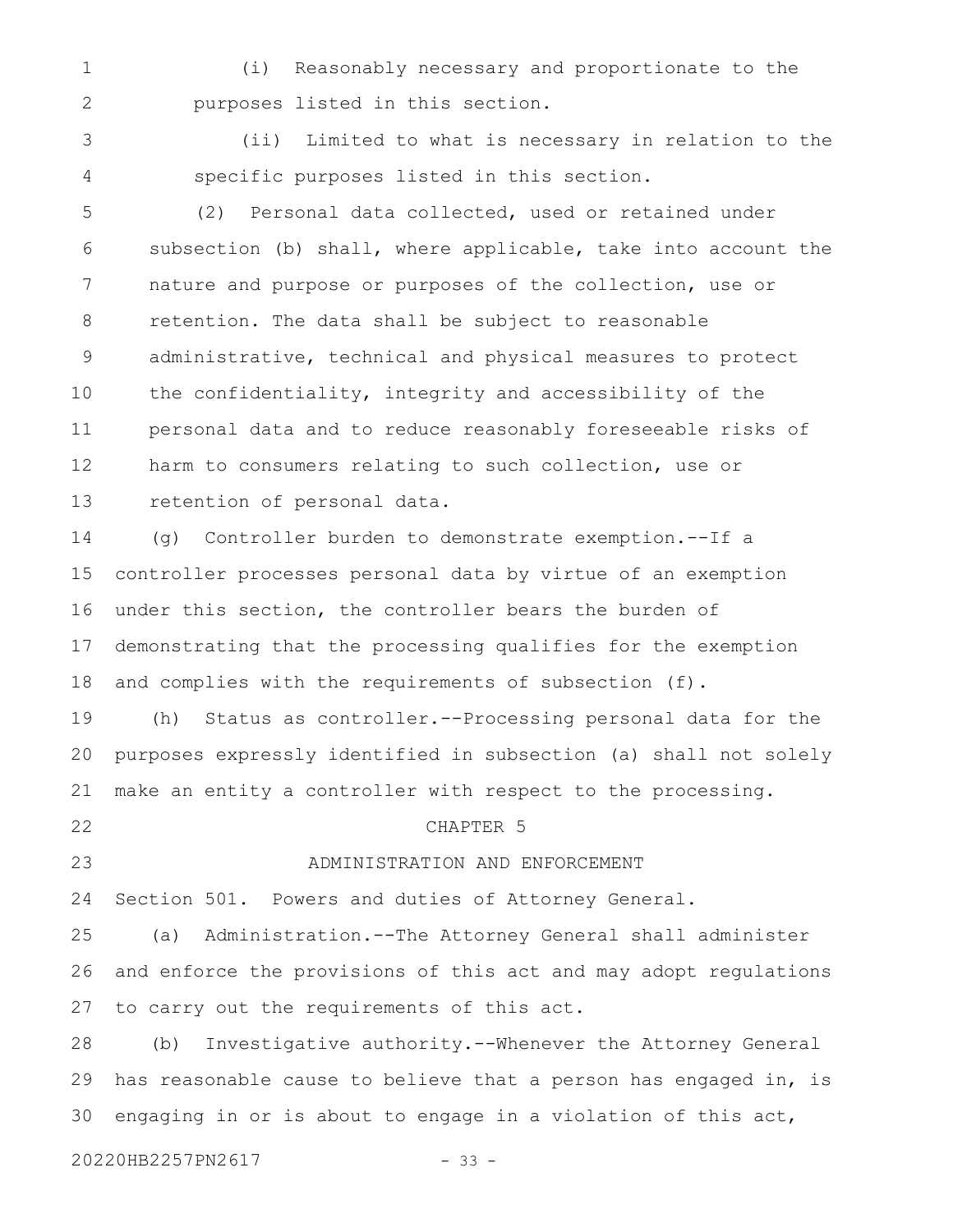the Attorney General may issue a civil investigative demand. Section 502. Enforcement procedure. 1 2

(a) Notice of violation.--Prior to initiating an action under this act, the Attorney General shall provide a controller or processor 30 days' written notice identifying the specific provisions of this act that the Attorney General alleges have been or are being violated. 3 4 5 6 7

(b) Cure of violation.--If within the 30-day period specified under subsection (b), the controller or processor cures the noticed violation and provides the Attorney General an express written statement that the alleged violations have been cured and that no further violations shall occur, no action shall be initiated against the controller or processor. 8 9 10 11 12 13

(c) Failure to cure.--If a controller or processor continues to violate this act following the cure period in subsection (b) or breaches an express written statement provided to the Attorney General under this section, the Attorney General may initiate an action in the name of the Commonwealth and may seek an injunction to restrain the violation of this act and civil penalties of up to \$7,500 for each violation under this act. 14 15 16 17 18 19 20

(d) Recovery of reasonable expenses.--The Attorney General may recover reasonable expenses incurred in investigating and preparing the case, including attorney fees, in an action initiated under this act. 21 22 23 24

(e) Construction.--Nothing in this act shall be construed as providing the basis for, or be subject to, a private right of action for violations of this act or under any other law. Section 503. Consumer Privacy Fund. 25 26 27 28

(a) Establishment.--The Consumer Privacy Fund is established in the State Treasury. 29 30

20220HB2257PN2617 - 34 -